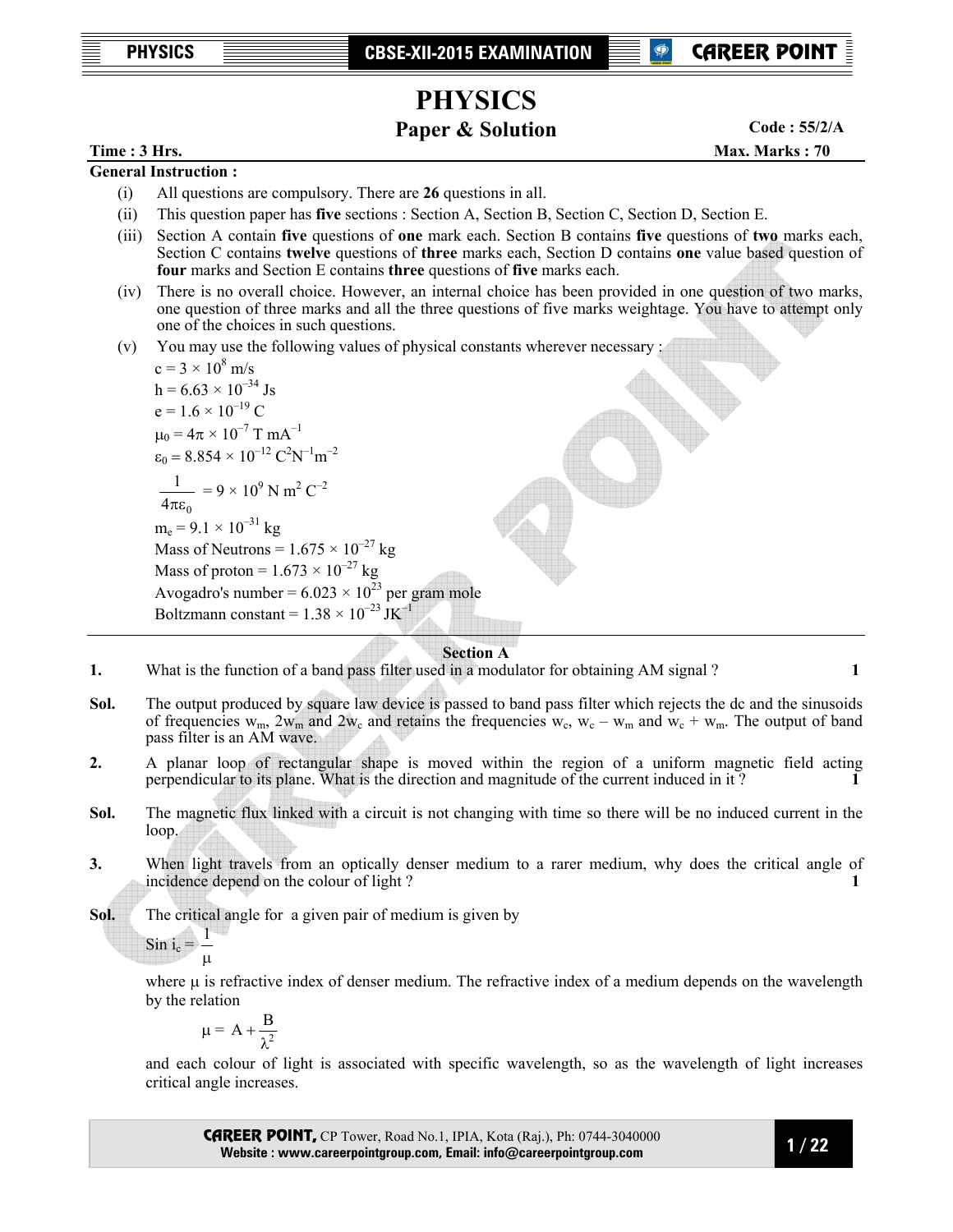**P** CAREER POII

**4.** V-I graph for a metallic wire at two different temperature  $T_1$  and  $T_2$  is as shown in the figure. Which of the two temperature is higher and why ? **1** 



- **Sol.** The slope of V-I graph gives the resistance of the metallic wire and the slope is higher at temperature  $T_1$  and we know that on increasing the temperature of metallic wire resistance of the wire increases, so  $T_1$ temperature is higher.
- **5.** Define dielectric constant of a medium. What is its S.I. unit ? **1**
- **Sol.** Dielectric constant (or relative permittivity) of a dielectric is the ratio of the absolute permittivity of a medium to the absolute permittivity of free space.

$$
K = \frac{\varepsilon}{\varepsilon_0}
$$

It is unit less quantity.

## **Section B**

- **6.** Define a wavefront. Using 'Huygens' principle, draw the shape of a refracted wavefront, when a plane wave is incident on a convex lens. **2 or** 
	- (a) When a wave is propagating from a rarer to a denser medium, which characteristic of the wave does not change and why ?
	- (b) What is the ratio of the velocity of the wave in the two media of refractive indices  $\mu_1$  and  $\mu_2$ ?
- **Sol.** The locus of points, which oscillate in phase is called a wavefront; thus a wavefront is defined as a surface of constant phase.



In the given figure we consider a plane wave incident on a thin convex lens, the emerging wavefront is spherical and converges to the point F which is known as the focus.

## **OR**

 (a) Frequency of a wave does not change when the wave is propagating from a rarer to a denser medium because frequency (ν) is given by the relation

$$
\nu=\frac{v}{\lambda}
$$

CAREER POINT, CP Tower, Road No.1, IPIA, Kota (Raj.), Ph: 0744-3040000 **Website : www.careerpointgroup.com, Email: info@careerpointgroup.com** 

 **2 / 22**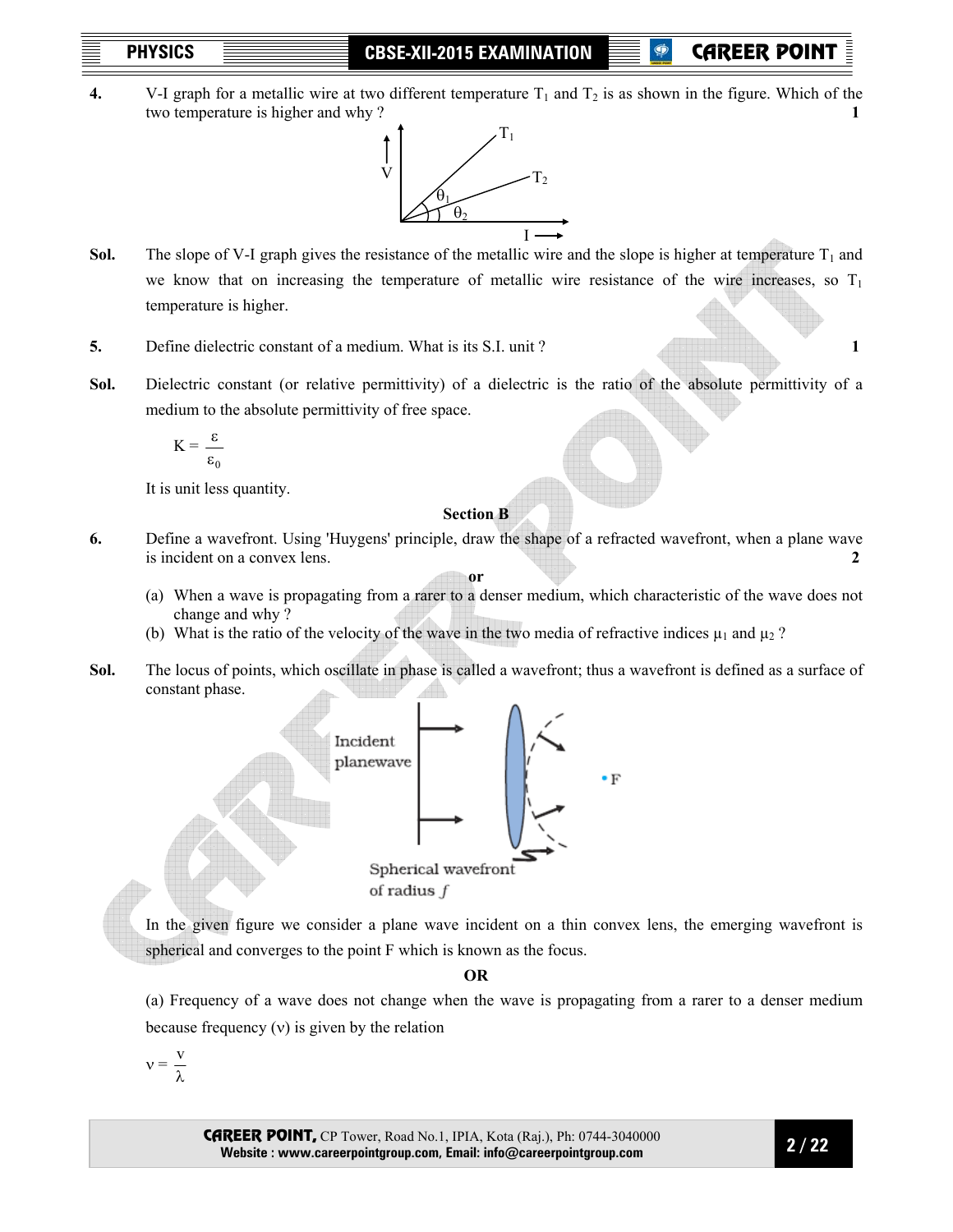**P** CAREER POIN

As the medium changes velocity (v) and wavelength  $(\lambda)$  changes such that ratio remains constant.

 (b) 1 2 2 1 µ µ v  $\frac{V_1}{V_2}$  =

> Here  $v_1$  and  $v_2$  are the velocity of the wave in medium 1 and medium 2 and  $\mu_1$  and  $\mu_2$  are the refractive index of medium 1 and medium 2.

**7.** A variable resistor R is connected across a cell of emf ε and internal resistance r as shown in the figure. Draw a plot showing the variation of

(i) Terminal voltage V and (ii) the current I, as a function of R. **2** 



As resistance R increases current (I) in the circuit decreases and terminal voltage (V) increases.



- **8.** Differentiate between amplitude modulated (AM) and frequency modulated (FM) waves by drawing suitable diagrams. Why is FM signal preferred over AM signal ? **2**
- **Sol.** When the amplitude of carrier wave is changed in accordance with the intensity of the signal, it is called amplitude modulation.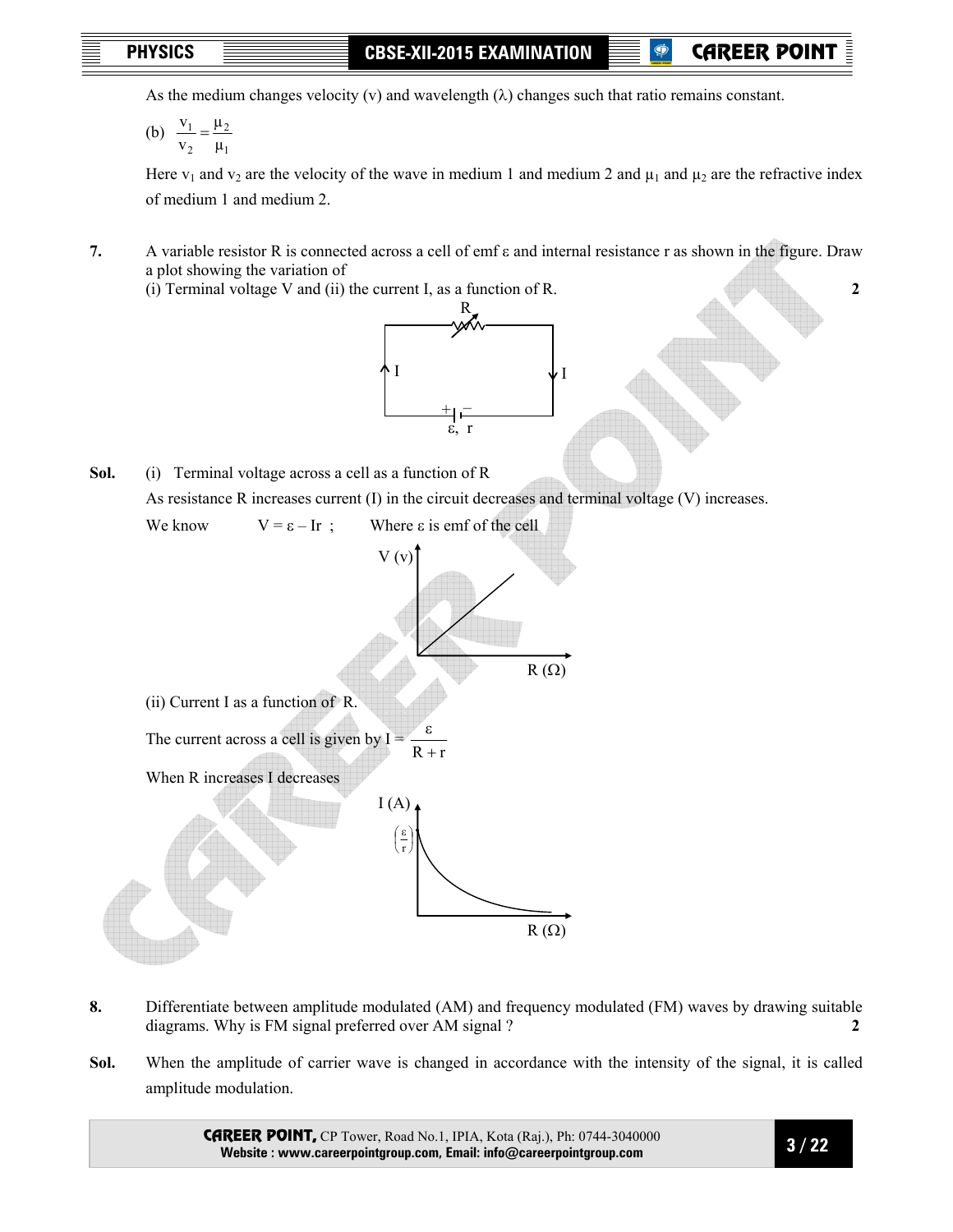When the frequency of carrier wave is changed in accordance with the intensity of the signal, it is called frequency modulation.



**Modulation of a carrier wave: (a) a sinusoidal carrier wave; (b) a modulating signal; (c) amplitude modulation; (d) frequency modulation** 

FM signal is preferred over AM signal because

- (i) Various electrical machines and noises cause amplitude disturbance in the transmission of amplitudemodulated wave. This makes the reception noisy. So, there is a need for Frequency Modulation which can reduce the noise factor.
- (ii) Fidelity or audio quality of amplitude modulated transmission is poor. This type of transmission is also not good for musical programmes. There is a need to eliminate amplitude-sensitive noise. This is possible if we eliminate amplitude variation. In other words, there is a need to keep the amplitude of the carrier constant. This is precisely what we do in frequency modulation.
- **9.** Determine the distance of closest approach when an alpha particle of kinetic energy 4.5 MeV strikes a nucleus of  $Z = 80$ , stops and reverses its direction. **2 2**
- **Sol.** At the distance of nearest approach

PE = KE  
\n
$$
\frac{k(ze)(2e)}{r_0} = 4.5 \text{ MeV} = 4.5 \times 10^6 \times 1.6 \times 10^{-19} \text{ J}
$$
\n
$$
r_0 = \frac{k(ze)(2e)}{4.5 \times 1.6 \times 10^{-13}}
$$
\n
$$
= \frac{9 \times 10^9 \times (80) \times 2 \times (1.6 \times 10^{-19})^2}{4.5 \times 1.6 \times 10^{-13}} = 51.2 \times 10^{-15} \text{ m}
$$

**10.** When the electron orbiting in hydrogen atom in its ground state moves to the third excited state, show how the de Broglie wavelength associated with it would be affected. **2** 

**Sol.** The velocity of a electron in a hydrogen atom is given by the relation

$$
v_n = \frac{e^2}{2n\epsilon_0 n} \text{ so } v_n \propto \frac{1}{n} \dots (i)
$$

and the de Broglie wavelength associated with it is  $\lambda =$ p  $\frac{h}{-}$  = mv h

so 
$$
\lambda \propto \frac{1}{v_n}
$$
 ... (ii)

using equation (i) and (ii)  $\lambda \propto n$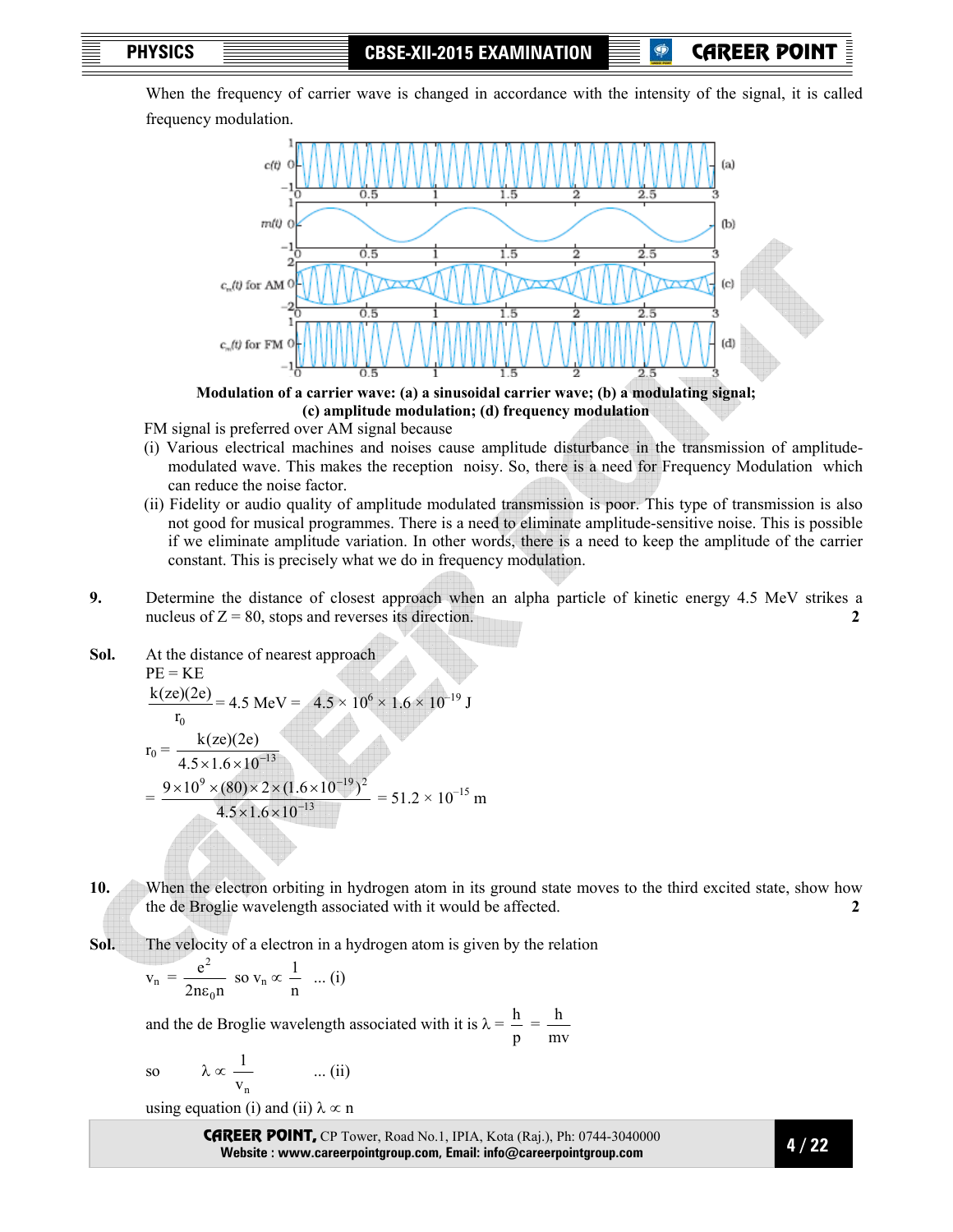**PHYSICS CBSE-XII-2015 EXAMINATION** 

So when electron jump from  $n = 1$  to  $n = 4$  level

2 1 2 1  $\frac{\lambda_1}{\lambda_2} = \frac{n_1}{n_2}$ 4 1

 $\lambda_2 = 4\lambda_1$ 

so wavelength increases four times.

## **Section C**

- **11.** In Young's double slit experiment, the two slits are separated by a distance of 1.5 mm and the screen is placed 1 m away from the plane of the slits. A beam of light consisting of two wavelengths 650 nm and 520 nm is used to obtain interference fringes. Find
	- (a) the distance of the third bright fringe for  $\lambda = 520$  nm on the screen from the central maximum.

 (b) the least distance from the central maximum where the bright fringes due to both the wavelengths coincide. **3**

**Sol.** (a) Third bright fringe for  $\lambda_1 = 520$  nm is given by

$$
x_3 = \frac{3\lambda D}{d} = \frac{3 \times 520 \times 10^{-9} \times 1}{1.5 \times 10^{-3}} = 1.04 \times 10^{-3} \text{ m}
$$

 $= 1.04$  mm

(b) Let n<sub>1</sub> bright band of  $\lambda_1 = 520$  nm coincides with n<sub>2</sub> bright band of  $\lambda_2 = 650$  nm

So 
$$
\frac{n_1 \lambda_1 D}{d} = \frac{n_2 \lambda_2 D}{d}
$$

$$
n_1 \lambda_1 = n_2 \lambda_2
$$

$$
\frac{n_1}{n_2} = \frac{\lambda_2}{\lambda_1} = \frac{650}{520} = \frac{5}{4}
$$

 so the least distance from the central maximum where the bright fringes due to both the wavelengths coincide is

$$
x = {n_1 \lambda_1 D \over d} = {5 \times 520 \times 10^{-9} \times 1 \over 1.5 \times 10^{-3}}
$$
  
= 1.73 × 10<sup>-3</sup> m  
= 1.73 mm

**12.** (a) The figure shows the plot of binding energy (BE) per nucleon as a function of mass number A. The letters A, B, C, D and E represent the positions of typical nuclei on the curve. Point out, giving reasons, the two processes (in terms of A, B, C, D and E ), one of which can occur due to nuclear fission and the other due to nuclear fusion.



(b) Identify the nature of the radioactive radiations emitted in each step of the decay process given below.

$$
{}_{Z}^{A}X \longrightarrow {}_{Z-2}^{A-4}Y \longrightarrow {}_{Z-1}^{A-4}W
$$

**Sol.** (a) The nuclei at A and B undergo nuclear fusion as their binding energy per nucleon is small and they are less stable so they fuse with other nuclei to become stable. The nuclei at E undergo nuclear fission as its binding energy per nucleon is less it splits into two or more lighter nuclei and become stable.

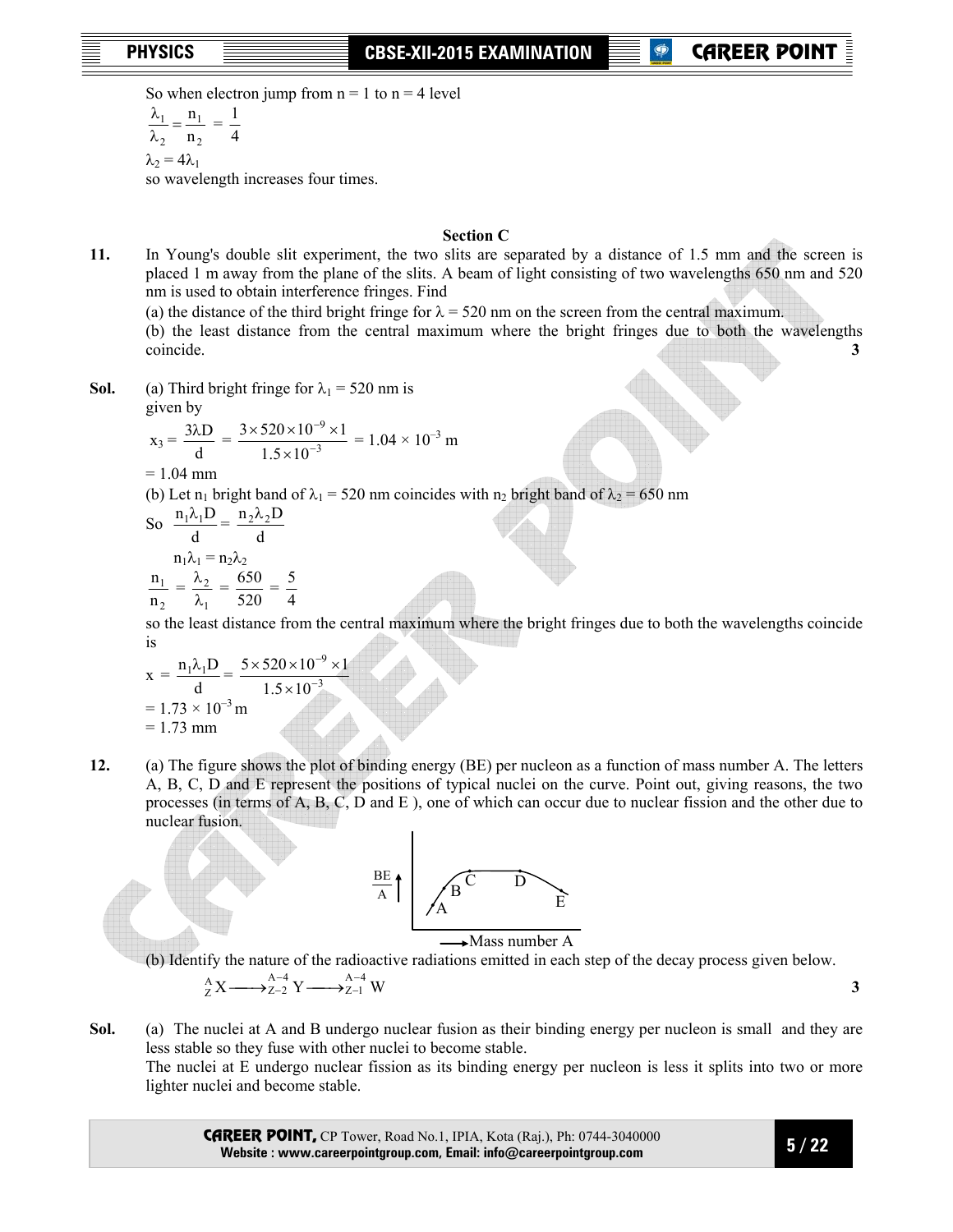(b)  ${}_{Z}^{A}X \longrightarrow {}_{Z-2}^{A-4}Y \longrightarrow {}_{Z-1}^{A-4}W$  $Z-1$  $A - 4$  ${}_{Z}^{A}X \longrightarrow {}_{Z-2}^{A-4}$ − −  $\longrightarrow_{Z-2}^{A-4} Y \longrightarrow$ 

An alpha particle  $({}^{4}_{2}He)$  is emitted in the first reaction as atomic mass of Y is reduced by 4 and atomic number is reduced by 2.

An electron  $\binom{0}{-1}e$  is emitted in the second reaction as atomic mass of W remains the same and atomic number is increased by 1.

**13.** Name the three different modes of propagation in a communication system. State briefly why do the electromagnetic waves with frequency range from a few MHz upto 30 MHz can reflect back to the earth. What happens when the frequency range exceeds this limit ? **3** 

**Sol.** The three different modes of propagation in a communication system are

- (1) Ground wave
- (2) Sky wave

(3) Space wave

In the frequency range from a few MHz up to 30 to 40 MHz, long distance communication can be achieved by ionospheric reflection of radio waves back towards the earth. This mode of propagation is called sky wave propagation and is used by short wave broadcast services. The ionosphere is so called because of the presence of a large number of ions or charged particles. It extends from a height of  $\sim 65$  Km to about 400 Km above the earth's surface. Ionisation occurs due to the absorption of the ultraviolet and other high-energy radiation coming from the sun by air molecules. The ionosphere is further subdivided into several layers. The degree of ionisation varies with the height. The density of atmosphere decreases with height. At great heights the solar radiation is intense but there are few molecules to be ionised. Close to the earth, even though the molecular concentration is very high, the radiation intensity is low so that the ionisation is again low. However, at some intermediate heights, there occurs a peak of ionisation density. The ionospheric layer acts as a reflector for a certain range of frequencies (3 to 30 MHz). Electromagnetic waves of frequencies higher than 30 MHz penetrate the ionosphere and escape.

The phenomenon of bending of em waves so that they are diverted towards the earth is similar to total internal reflection in optics

- **14.** Define the terms "stopping potential' and 'threshold frequency' in relation to photoelectric effect. How does one determine these physical quantities using Einstein's equation ? **3**
- **Sol.** Stopping potential : For a particular frequency of incident radiation, the minimum negative (retarding) potential  $V_0$  given to the anode plate for which the photocurrent stops or becomes zero is called the cut-off or stopping potential.

Threshold frequency : There exists a certain minimum cut-off frequency  $v_0$  for which the stopping potential is zero and below  $v_0$  the electron emission is not possible. This cut-off frequency is known as threshold frequency  $v_0$ , which is different for different metal.

 In photoelectric effect, an electron absorbs a quantum of energy (hν ) of radiation. If this quantum of energy absorbed by electron exceeds the minimum energy required to come out of the metal surface by electron, the kinetic energy of the emitted electron is

 $K = hv - \phi$  ... (1)

where, φ is the minimum energy for electron to come out of the metal, and is different for different electrons in the metal. The maximum kinetic energy of photo electrons is given by

 $K$ max = hv –  $\phi_0$  ... (2)

where,  $\phi_0$  – work function or least value of  $\phi$ 

equation (2) is known as Einstein's photoelectric equation.  $\frac{1}{1}$ 

## **Explanation of photoelectric effect with the help of Einstein's photoelectric equation**

(i) According to equation (2),  $K_{\text{max}}$  depends linearly on v, and is independent of intensity of radiation. This happens because, here, photoelectric effect arises from the absorption of a single quantum of radiation by a single electron. The intensity of radiation (that is proportional to the number of energy quanta per unit area per unit time) is irrelevant to this basic process.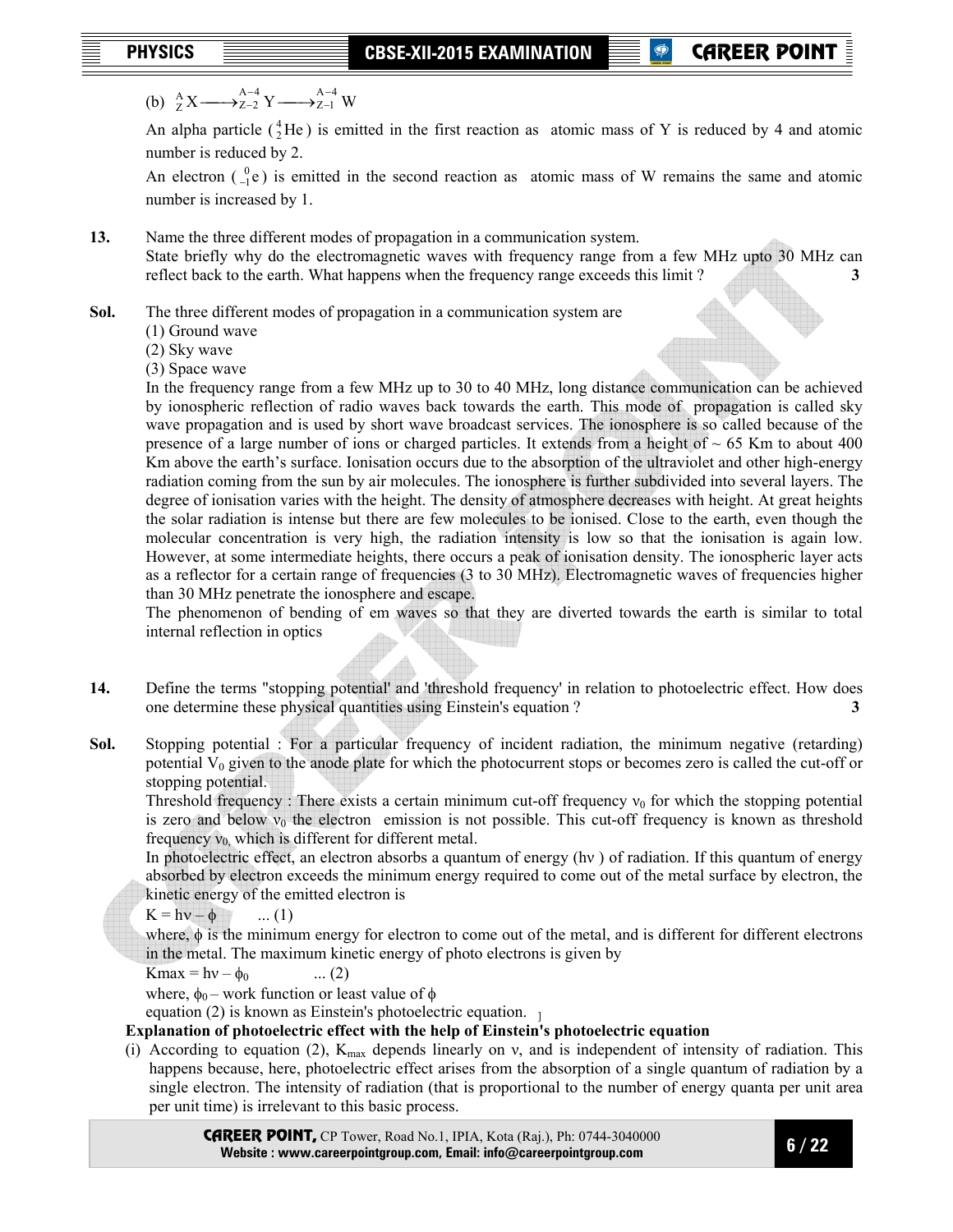## **P** CAREER POII

(ii) Since K<sub>max</sub> must be non-negative, equation (2) implies that photoelectric emission is possible only if h  $v > \phi_0$ 

or  $v > v_0$ , where  $v_0 = \frac{v_0}{h}$  $\phi_0$ 

Thus, there exists a threshold frequency  $v_0 = \frac{\phi}{h}$  $\frac{\phi_0}{\phi}$  exists, below which photoelectric emission is not possible,

and is independent of intensity.

- (iii) As intensity of radiation is proportional to the number of energy quanta per unit area per unit time. The greater the number of energy quanta available, the greater is the number of electrons absorbing the energy quanta and therefore, the number of electrons coming out of the metal (for  $v > v_0$ ) is more and so is photoelectric current.
- **15.** Three circuits, each consisting of a switch 'S' and two capacitors, are initially charged, as shown in the figure. After the switch has been closed, in which circuit will the charge on the left-hand capacitor (i) increase, (ii) decrease and (iii) remains same ? Give reasons. **3**



**Sol.** When charged capacitors are connected to each other then the charge will flow from the capacitor with higher potential towards the capacitor with lower potential untill a common potential is reached.

- (a) In fig. (a) the potential of both the capacitor is same so the charge on left hand capacitor remains the same
- (b) In fig. (b) the potential of left hand capacitor is high so charge from 6Q to 3Q. Therefore charge on left hand capacitor will decrease.
- (c) In fig. (c) the potential of left hand capacitor is low so charge will flow from 3Q to 6Q. Therefore charge on left hand capacitor will increase.
- **16.** The outputs of two NOT gates are fed to a NOR gate. Draw the logic circuit of the combination of gates. Write its truth table. Identify the gate equivalent to this circuit. **3 3**

**OR** 

You are given circuits (a) and (b) as shown in the figures, which consists of NAND gates. Identify the logic operation carried out by the two. Write the truth tables for each. Identify the gates equivalent to the tow circuits.



 $Y_2$ 

**Sol.**



B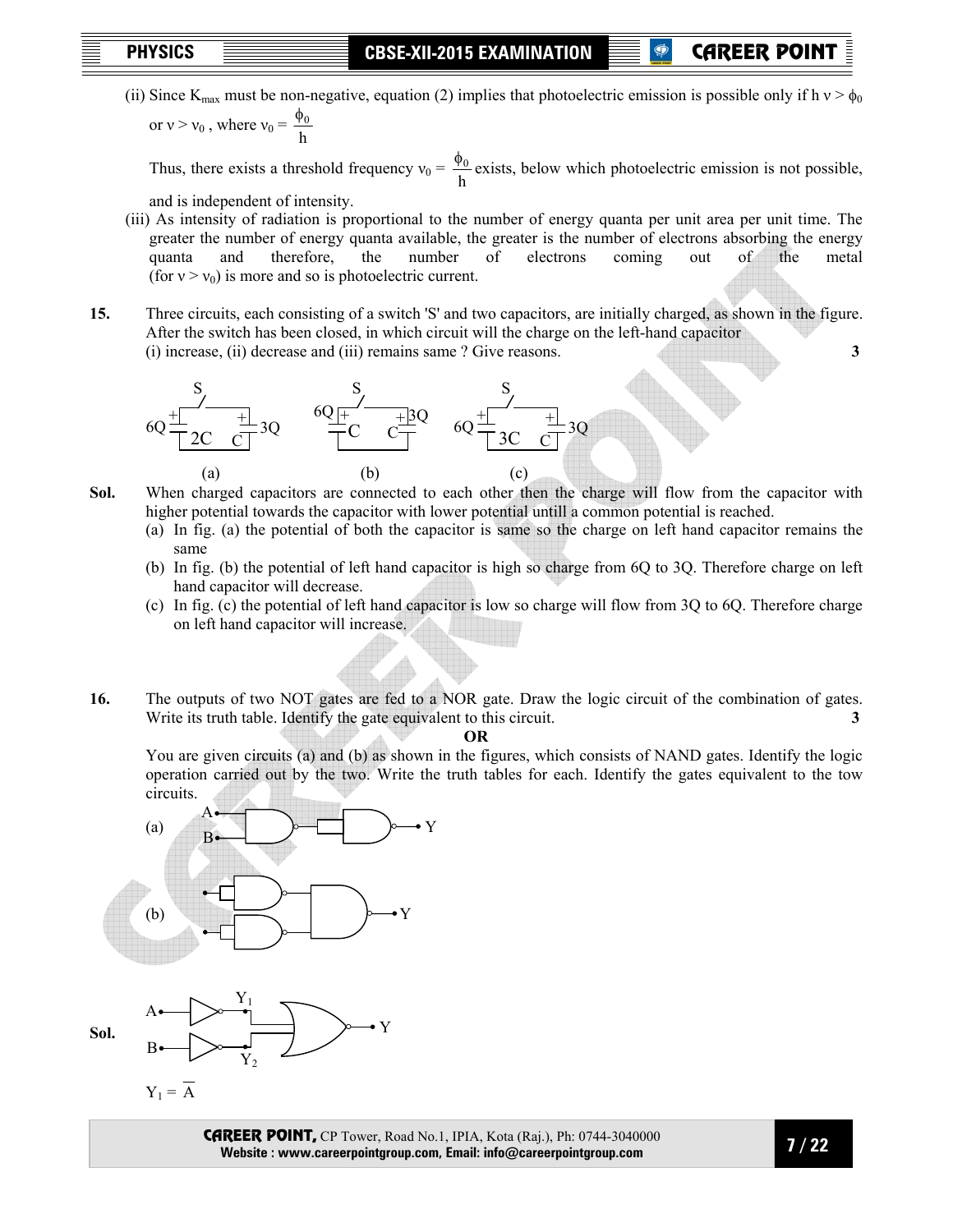$$
Y_2 = \overline{B}
$$

$$
Y = \overline{Y_1 + Y_2} = \overline{\overline{A} + \overline{B}} = \overline{\overline{A}} = \overline{A}.
$$

 The equivalent gate is AND gate Truth table

| $\mathbf{A}$     | B | $Y_1$            | $Y_2$          | Ý                |  |
|------------------|---|------------------|----------------|------------------|--|
| $\boldsymbol{0}$ | 0 |                  |                | 0                |  |
| $\boldsymbol{0}$ |   |                  | $\overline{0}$ | $\boldsymbol{0}$ |  |
|                  | 0 | $\boldsymbol{0}$ |                | $\boldsymbol{0}$ |  |
|                  |   | $\boldsymbol{0}$ | $\theta$       |                  |  |

**OR** 





$$
Y = \overline{(\overline{A.B})(\overline{A.B})} = (\overline{\overline{A.B}})(\overline{\overline{A.B}}) = (A.B) + (A.B)
$$
  
= A.B

 The equivalent gate is AND Gate Truth table

| A        | B | ${\bf Y}_1$ |   |
|----------|---|-------------|---|
| $\theta$ | 0 |             | 0 |
| $\theta$ |   |             | 0 |
|          | 0 |             | 0 |
|          |   | $\theta$    |   |

(b)





| I ruth table |   |   |   |   |  |
|--------------|---|---|---|---|--|
| $\forall$    | Β |   |   | Υ |  |
| U            | 0 |   |   | 0 |  |
| 0            |   |   | 0 |   |  |
|              | 0 | 0 |   |   |  |
|              |   | O | 0 |   |  |

**17.** With the help of a circuit diagram, explain the working of a junction diode as a full wave rectifier. Draw its input and output waveforms. Which characteristic property makes the junction diode suitable for rectification ? **3** 

**Sol.**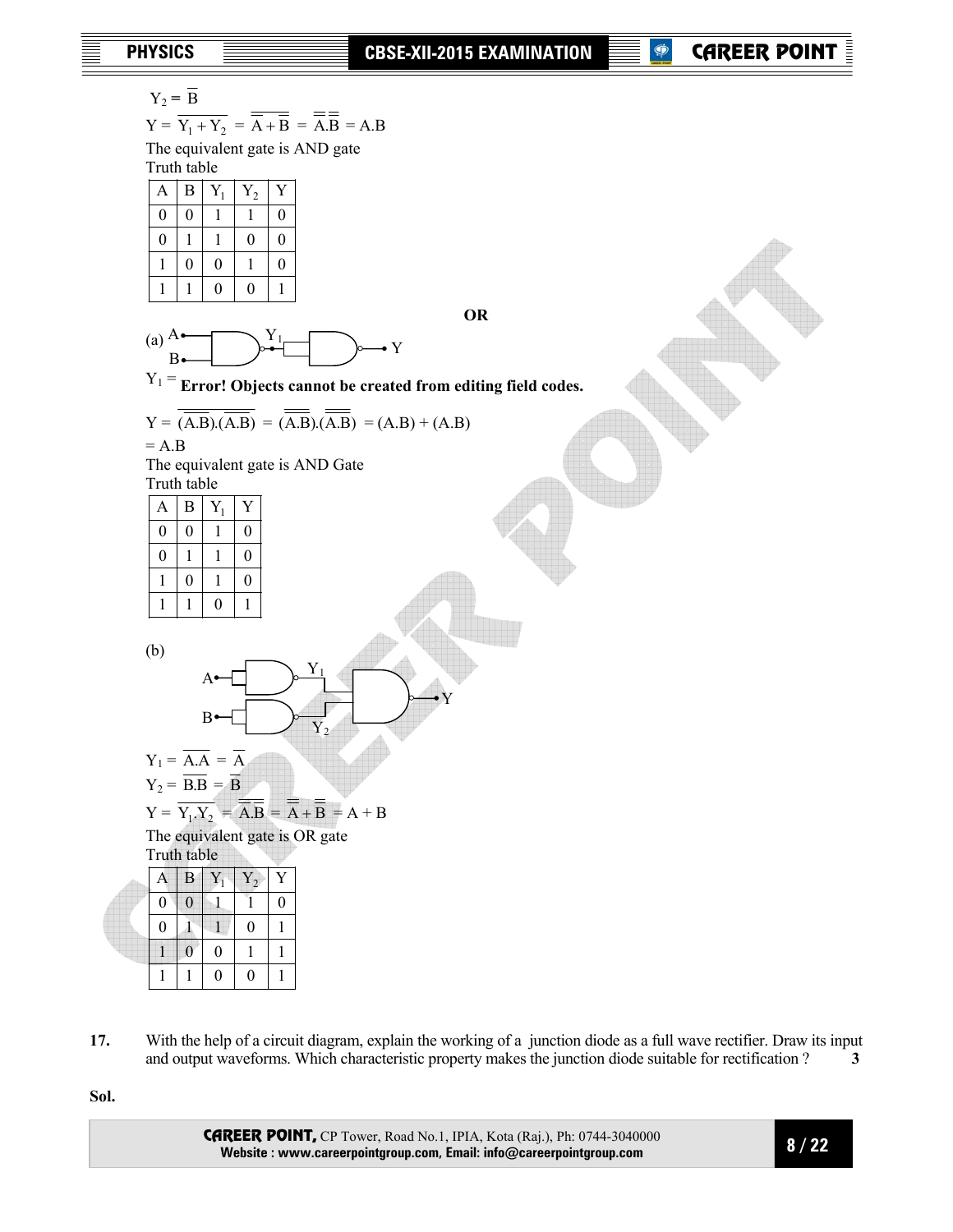

(a) A Full-wave rectifier circuit; (b) Input wave forms given to the diode  $D_1$  at A and to the diode  $D_2$  at B; **(c) Output waveform across the load RL connected in the full-wave rectifier circuit.** 

The circuit using two diodes, shown in Fig.(a), gives output rectified voltage corresponding to both the positive as well as negative half of the ac cycle. Hence, it is known as full-wave rectifier.

Here the p-side of the two diodes are connected to the ends of the secondary of the transformer. The n-side of the diodes are connected together and the output is taken between this common point of diodes and the midpoint of the secondary of the transformer. So for a full-wave rectifier the secondary of the transformer is provided with a centre tapping and so it is called centre-tap transformer. As can be seen from Fig.(c) the voltage rectified by each diode is only half the total secondary voltage. Each diode rectifies only for half the cycle, but the two do so for alternate cycles. Thus, the output between their common terminals and the centretap of the transformer becomes a full-wave rectifier output. Suppose the input voltage to A with respect to the centre tap at any instant is positive. It is clear that, at that instant, voltage at B being out of phase will be negative as shown in Fig.(b). So, diode D1 gets forward biased and conducts (while D2 being reverse biased is not conducting). Hence, during this positive half cycle we get an output current (and a output voltage across the load resistor RL) as shown in Fig.(c). In the course of the ac cycle when the voltage at A becomes negative with respect to centre tap, the voltage at B would be positive. In this part of the cycle diode D<sub>1</sub> would not conduct but diode D<sub>2</sub> would, giving an output current and output voltage (across R<sub>L</sub>) during the negative half cycle of the input ac. Thus, we get output voltage during both the positive as well as the negative half of the cycle.

 The diode under forward biased offers negligible resistance so it will conduct while under reverse biased it offers very high resistance so it will not conduct. Therefore it is a unidirectional device which conducts only in one direction. This characteristic property makes the junction diode suitable for rectification

**18.** A potential difference V is applied across a conductor of length L and diameter D. How is the drift velocity,  $v<sub>d</sub>$ , of charge carriers in the conductor affected when (i) V is halved, (ii) L is doubled and (iii) D is halved ? justify your answer in each case. **3** 

**Sol.** We know drift velocity is given by

$$
|v_d| = \frac{e\tau}{m}E
$$
 Also E =  
So 
$$
|v_d| = \frac{e\tau}{m} \left(\frac{V}{L}\right)
$$

- (i) When V is halved drift velocity  $(v_d)$  gets halved
- (ii) When L is doubled drift velocity  $(v_d)$  gets halved
- (iii) When D is halved drift velocity  $(v_d)$  remains same.

L V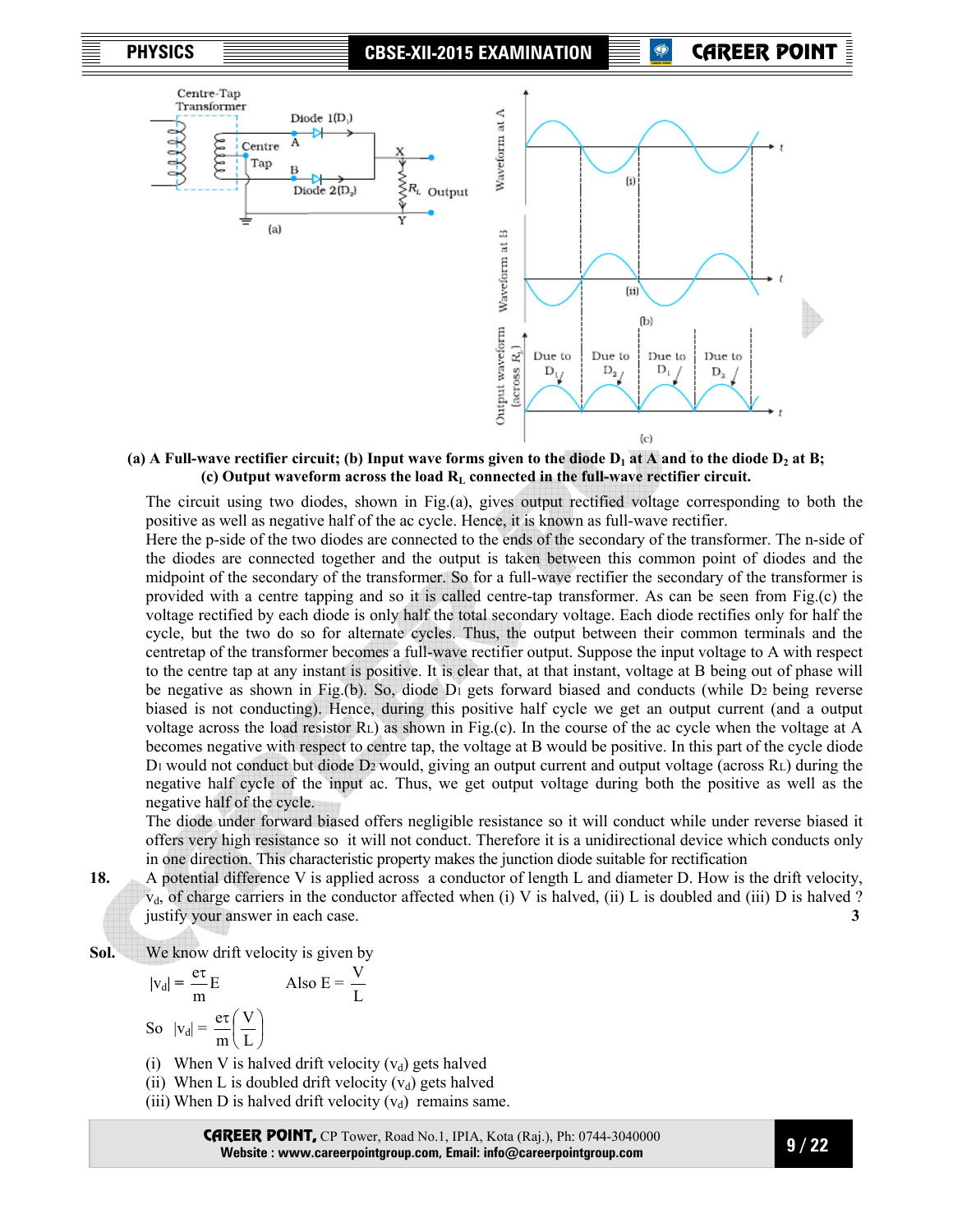**PHYSICS CBSE-XII-2015 EXAMINATION** 

**P** CAREER POIN

**19.** A cyclotron's oscillator frequency is 10 MHz. What should be the operating magnetic field for accelerating protons? If the radius of its 'dees' is 60 cm, calculate the kinetic energy (in MeV) of the proton beam produced by the accelerator. **3 3** 

**Sol.** Frequency of oscillators  $(v) = 10 \text{ MHz} = 10^7 \text{ Hz}$ Mass of proton, m =  $1.67 \times 10^{-27}$  kg Charge of proton =  $1.6 \times 10^{-19}$  C Operating magnetic field is given by the relation

$$
B = \frac{2\pi m v}{q} = \frac{2 \times 3.14 \times 1.67 \times 10^{-27} \times 10^{7}}{1.6 \times 10^{-19}}
$$
  
= 0.65 T  
Radius of dees = 60 cm = 0.6 m

$$
KE = \frac{q^2 B^2 r^2}{2m} = \frac{(1.6 \times 10^{-19})^2 (0.65)^2 (0.6)^2}{2 \times 1.67 \times 10^{-27} \times 1.6 \times 10^{-13}} \text{ MeV}
$$
  
= 7.28 MeV

**20.** Deduce the expression for the torque  $\vec{\tau}$  acting on a planar loop of area  $\vec{A}$  and carrying current I placed in a uniform magnetic field  $\vec{B}$ .

If the loop is free to rotate, what would be its orientation in stable equilibrium ? **3** 

**Sol.**



**(a) The area vector of the loop ABCD makes an arbitrary angle** θ **with the magnetic field.**  (a) The area vector of the loop. The  $\overline{F}_1$  and  $\overline{F}_2$  acting on the arms AB and CD are indicated.

We consider the case when the plane of the loop, is not along the magnetic field, but makes an angle  $\theta$  with it. Fig.(a) illustrates this general case. The forces on the arms BC and DA are equal, opposite, and act along the axis of the coil, which connects the centres of mass of BC and DA. Being collinear along the axis they cancel each other, resulting in no net force or torque. The forces on arms AB and CD are  $F_1$  and  $F_2$ . They too are equal and opposite, with magnitude,

 $F_1 = F_2 = I b B$ 

But they are not collinear! This results in a couple Fig.(b) is a view of the arrangement from the AD end and it illustrates these two forces constituting a couple. The magnitude of the torque on the loop is,

$$
\tau = F_1 \frac{a}{2} \sin\theta + F_2 \frac{a}{2} \sin\theta
$$

 $=$  I ab B sin  $\theta$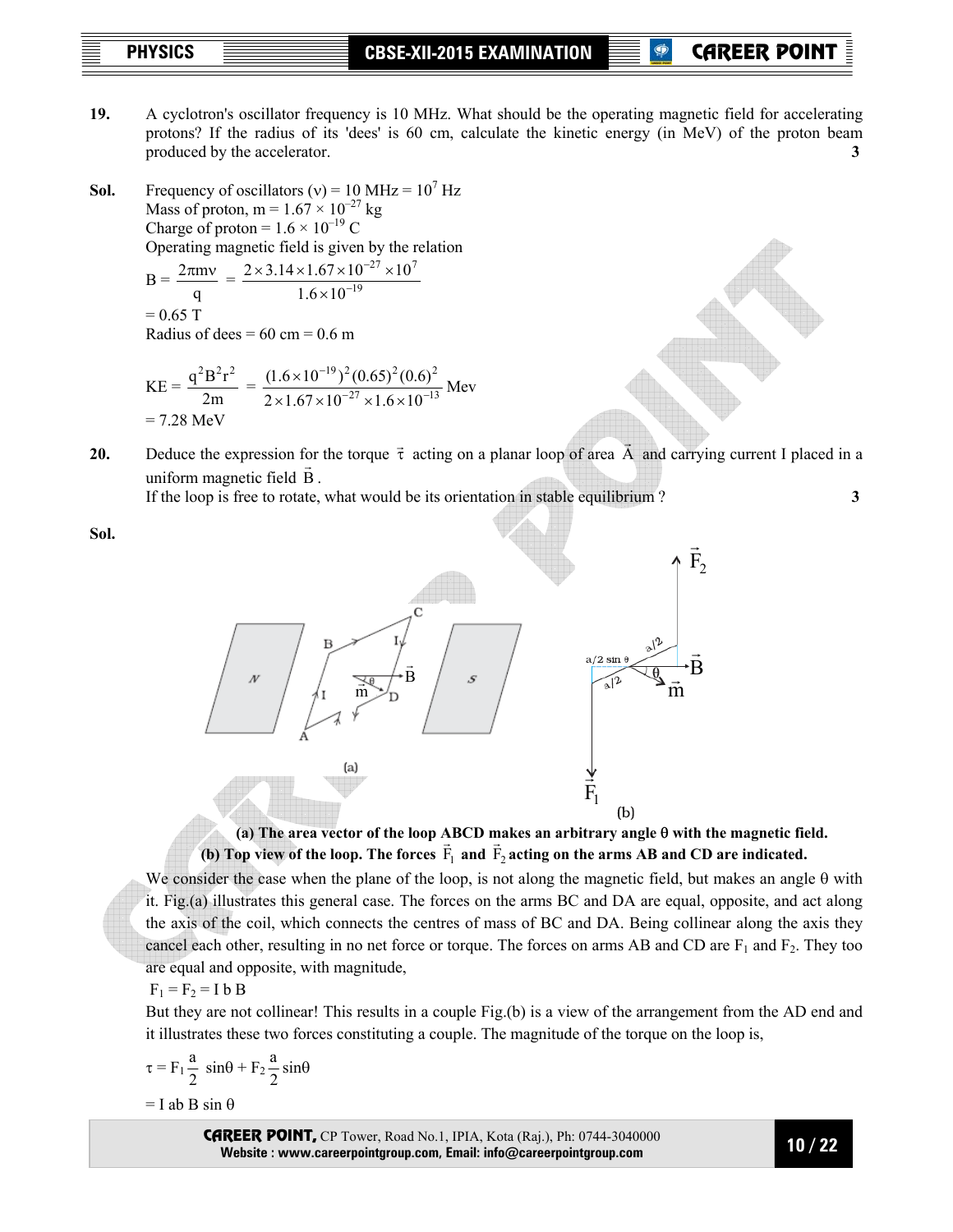## $=$  I A B sin  $\theta$  ... (i)

As  $\theta \to 0$ , the perpendicular distance between the forces of the couple also approaches zero. This makes the forces collinear and the net force and torque zero. The torques in above equation can be expressed as vector product of the magnetic moment of the coil and the magnetic field. We define the magnetic moment of the current loop as,

 $m = I A$ 

where the direction of the area vector A is given by the right-hand thumb rule and is directed into the plane of the paper in Fig.(a). Then as the angle between m and B is θ, equation (i) can be expressed by one expression

 $\vec{\tau} = \vec{m} \times \vec{B}$ 

we see that the torque  $\vec{\tau}$  vanishes when  $\vec{m}$  is either parallel or antiparallel to the magnetic field  $\vec{B}$ . This indicates a state of equilibrium as there is no torque on the coil (this also applies to any object with a magnetic moment  $\vec{m}$ ). When  $\vec{m}$  and  $\vec{B}$  are parallel the equilibrium is a stable one.

**21.** How are electromagnetic waves produced ? What is the source of the energy carried by a propagating electromagnetic wave ?

Identify the electromagnetic radiations used

- (i) In remote switches of household electronic device; and
- (ii) as diagnostic tool in medicine **3**

**Sol.** According to Maxwell's theory accelerated charges radiate electromagnetic waves. Consider a charge oscillating with some frequency. (An oscillating charge is an example of accelerating charge.) This produces an oscillating electric field in space, which produces an oscillating magnetic field, which in turn, is a source of oscillating electric field, and so on. The oscillating electric and magnetic fields thus regenerate each other, so to speak, as the wave propagates through the space. The frequency of the electromagnetic wave naturally equals the frequency of oscillation of the charge.

The energy associated with the propagating wave comes at the expense of the energy of the source – the accelerated charge.

The electromagnetic radiation used are :

- (1) Infrared rays
- (2) X-rays
- **22.** (a) A ray of light is incident normally on the face AB of a right angled glass prism of refractive index  $a\mu$ g = 1.5. The prism is partly immersed in a liquid of unknown refractive index. Find the value of refractive index of the liquid so that the ray grazes along the face BC after refraction through the prism.



(b) Trace the path of the rays if it were incident normally on the face AC.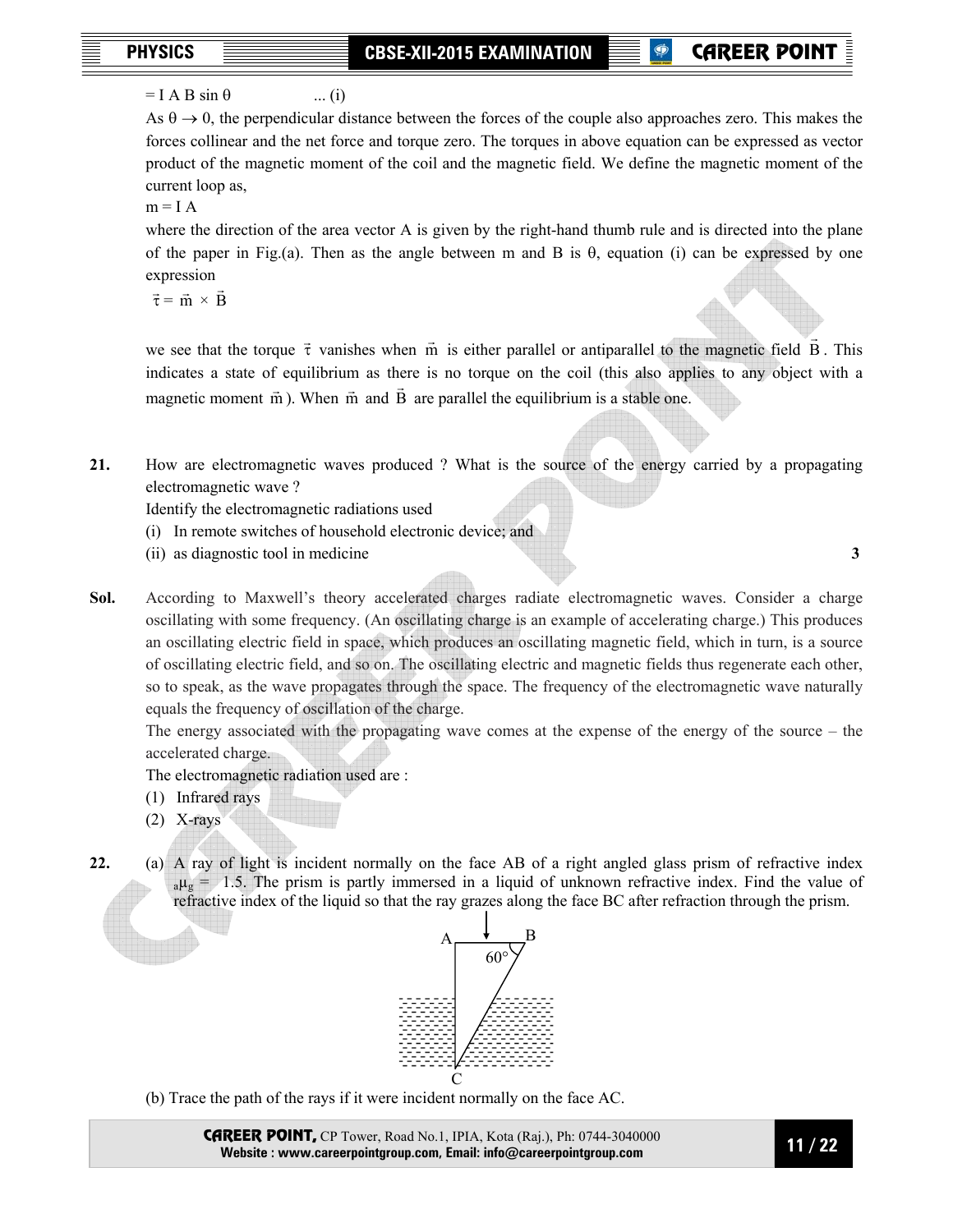**3** 

**Sol.** (a)



Given the refractive index of prism  $\mu$ <sup>g</sup> = 1.5 the ray will grazes along the face BC when the angle of incidence i is equal to the critical angle for the glass and liquid interface here  $i = 60^\circ$  (from the fig.)

and sin  $i = \frac{\mu_{\ell}}{k}$  $\mu_{\rm g}$  $\mu_{\ell} = \mu_{\ell} \sin i$  $\mu_{\ell} = 1.5 \sin 60^{\circ}$  $\mu_{\ell} = 1.3$ So the refractive index of the liquid is 1.3

(b)



The angle of incidence for ray 1 and ray 2 on face BC is equal to 30° For ray 1

The critical angle for glass-air interface is

 $\sin i_c =$ g a µ  $\frac{\mu_a}{\mu_a}$  = 1.5  $\frac{1}{2}$  = .66

 $i_c = 41^\circ$ 

 Now since the angle of incidence is smaller than the critical angle refraction will take place as shown in figure

For ray 2

the critical angle for glass-liquid interface is

$$
\sin i_c = \frac{\mu_\ell}{\mu_g} = \frac{1.3}{1.5} = 0.866
$$

 $i_c = 60^{\circ}$ 

 Now since the angle of incidence is smaller than the critical angle refraction will take place as shown in figure

### **Section D**

**23.** Sunita and her friends visited an exhibition . The policeman asked them to pass through a metal detector. Sunita's friends were initially scared of it. Sunita, however, explained to them the purpose and working of the

> CAREER POINT, CP Tower, Road No.1, IPIA, Kota (Raj.), Ph: 0744-3040000 **Website : www.careerpointgroup.com, Email: info@careerpointgroup.com**

 **12 / 22**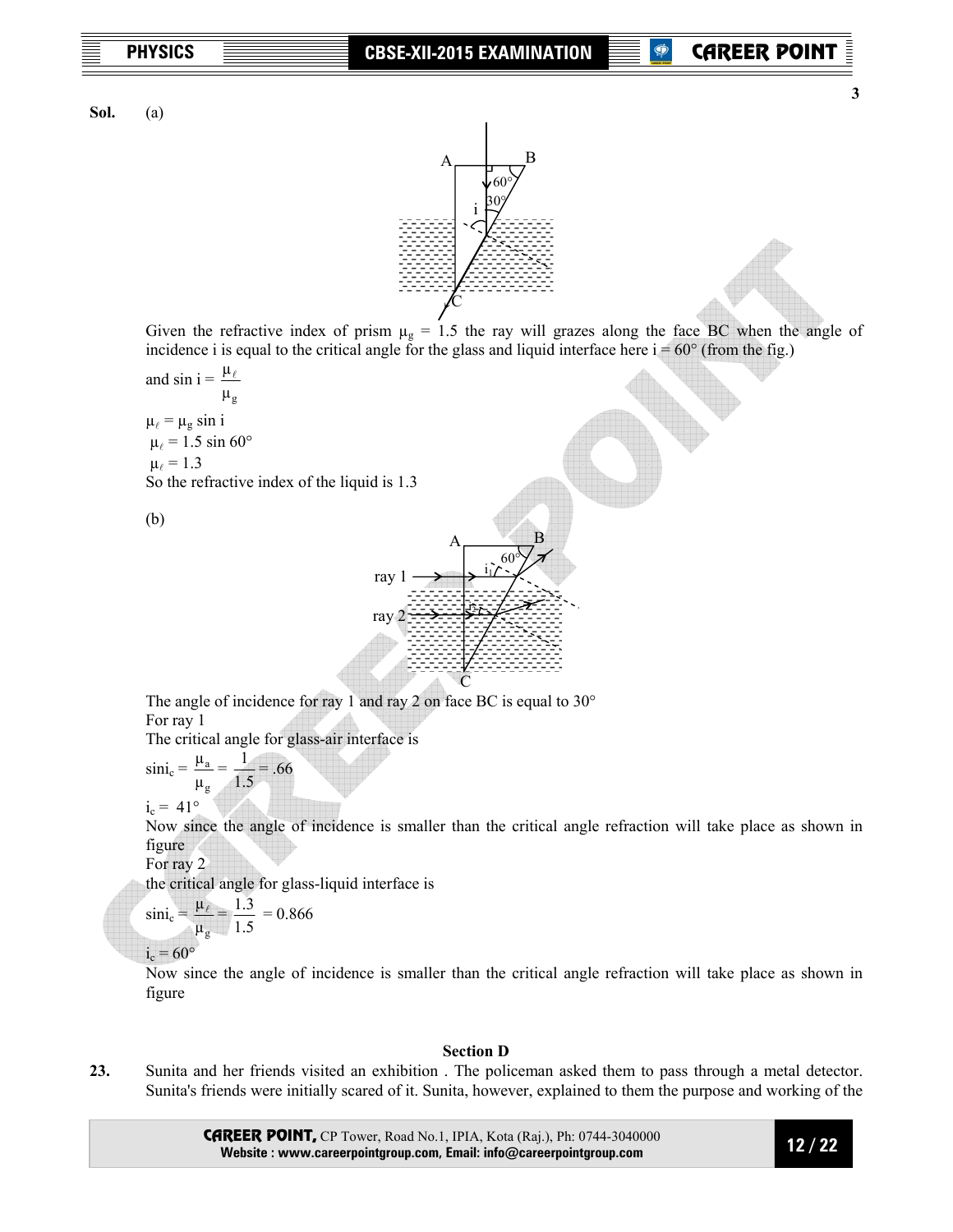metal detector.

Answer the following questions :

- (a) On what principle does a metal detector work ?
- (b) Why does the detector emit sound when a person carrying any metallic object walks through it ?
- (c) State any two qualities which Sunita displayed while explaining the purpose of walking through the detector. **4**
- **Sol.** (a) The metal detector works on the principle of resonance in ac circuit.
	- (b) When Sunita's friend is passed through a metal detector, her friend in fact, passing through a coil of many turns. The coil is connected to a capacitor tuned so that the circuit is in resonance. When she walk through the metal in her pocket, the impedance of the circuit changes-resulting in significant change in current in the circuit. The change in current is detected and the electric circuitry causes a sound to be emitted as an alarm.
	- (c) Curiosity, power of observation.

## **Section E**

**24.** (a) State Faraday's law of electromagnetic induction .

 (b) Explain, with the help of a suitable example, how we can show that Lenz's law is a consequence of the principle of conservation of energy.

 (c) Use the expression for Lorentz force acting on the charge carriers of a conductor to obtain the expression for the induced emf across the conductor of length l moving with velocity v through a magnetic field B acting perpendicular to its length. **5** 

**OR** 

- (a) Using phasor diagram, derive the expression for the current flowing in an ideal inductor connected to an a.c. source of voltage,  $v = v_0$  sinot. Hence plot graphs showing variation of (i) applied voltage and (ii) the current as a function of ωt
- (b) Derive an expression for the average power dissipated in a series LCR circuit.
- **Sol.** (a) Faraday gave laws for relating induced emf to the flux. These are given as under :
	- (i) Whenever there is a change of magnetic flux through a circuit, there will be an induced emf and this will last as long as the change persists.
	- (ii) The magnitude of the induced emf in a circuit is equal to the time rate of change of magnetic flux through the circuit.

Mathematically, the induced emf is given by

- $\varepsilon = \frac{d \phi_B}{dt}$ dt
	- (b) Lenz's law states that the polarity of induced emf is such that it tends to produce a current which opposes

the change in magnetic flux that produced it. The negative sign shown in equation  $\varepsilon =$ dt  $\frac{d\phi_B}{dt}$  represents

this effect.

**Conservation of energy :**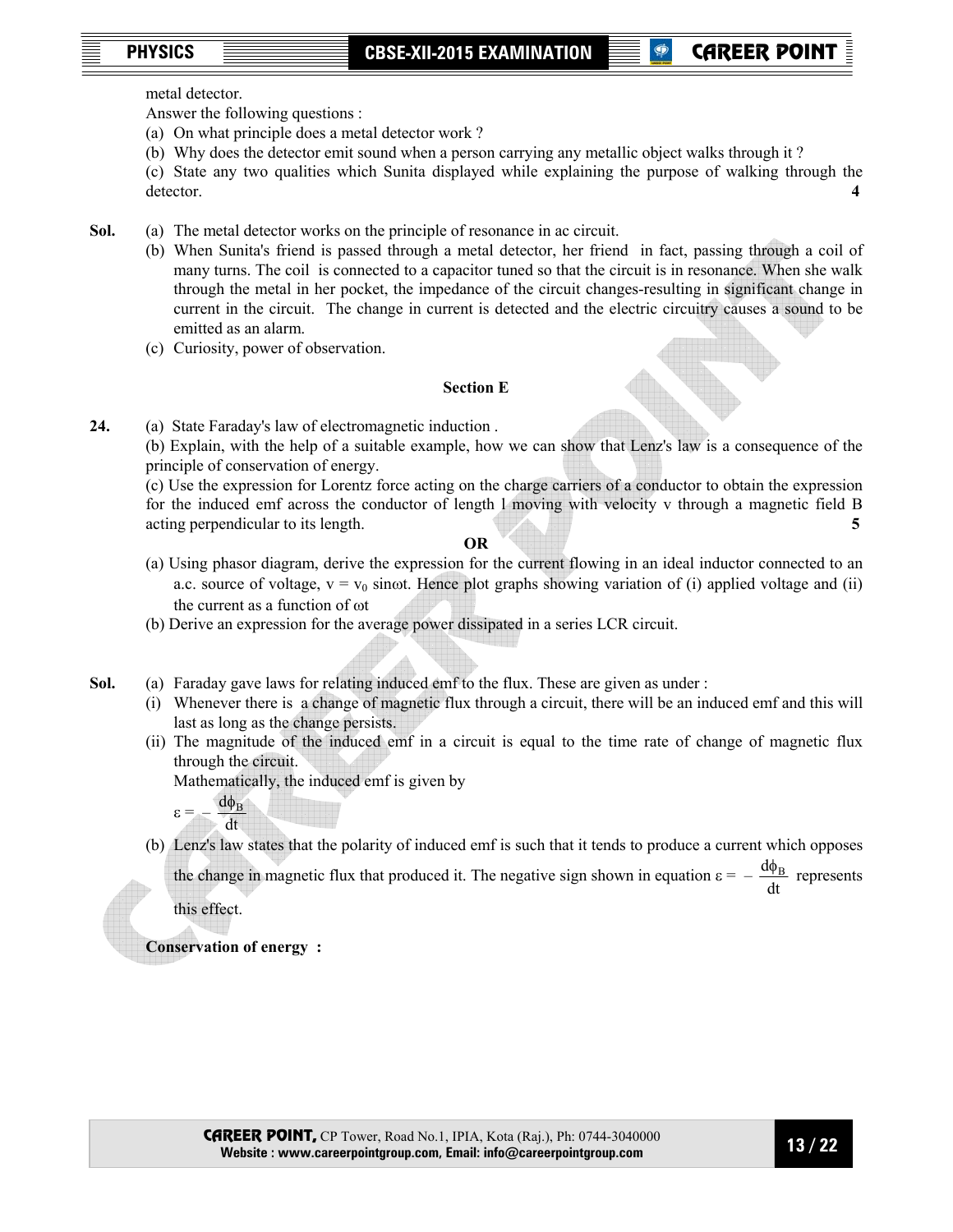

**Illustration of Lenz's law.** 

 Suppose that the induced current was in the direction opposite to the one depicted in Fig.(a). In that case, the South-pole due to the induced current will face the approaching North-pole of the magnet. The bar magnet will then be attracted towards the coil at an ever increasing acceleration. A gentle push on the magnet will initiate the process and its velocity and kinetic energy will continuously increase without expending any energy. If this can happen, one could construct a perpetual-motion machine by a suitable arrangement. This violates the law of conservation of energy and hence can not happen. Now consider the correct case shown in Fig.(a). In this situation, the bar magnet experiences a repulsive force due to the induced current. Therefore, a person has to do work in moving the magnet. Where does the energy spent by the person go? This energy is dissipated by Joule heating produced by the induced current.

### **The arm PQ is moved to the left side, thus decreasing the area of the rectangular loop. This movement induces a current** *I* **as shown.**

 Let us consider a straight conductor moving in a uniform and time independent magnetic field. Figure shows a rectangular conductor PQRS in which the conductor PQ is free to move. The rod PQ is moved towards the left with a constant velocity v as shown in the figure. Assume that there is no loss of energy due to friction. PQRS forms a closed circuit enclosing an area that changes as PQ moves. It is placed in a uniform magnetic field B which is perpendicular to the plane of this system. If the length  $RQ = x$  and RS =  $\ell$ , the magnetic flux  $\phi_B$  enclosed by the loop PQRS will be

$$
\phi_B = B\ell x
$$

Since x is changing with time, the rate of change of flux  $\phi_B$  will induce an emf given by:

$$
\varepsilon = -\frac{d\phi_B}{dt} = -\frac{d(B\ell x)}{dt}
$$

$$
= -B\ell \frac{dx}{dt} = B\ell v
$$

where we have used  $dx/dt = -v$  which is the speed of the conductor PQ. The induced emf B $\ell v$  is called motional emf. Thus, we are able to produce induced emf by moving a conductor instead of varying the magnetic field, that is, by changing the magnetic flux enclosed by the circuit. It is also possible to explain the motional emf expression by invoking the Lorentz force acting on the free charge carriers of conductor PQ. Consider any arbitrary charge q in the conductor PQ. When the rod moves with speed v,

CAREER POINT, CP Tower, Road No.1, IPIA, Kota (Raj.), Ph: 0744-3040000 **Website : www.careerpointgroup.com, Email: info@careerpointgroup.com** 

 **14 / 22** 

(c)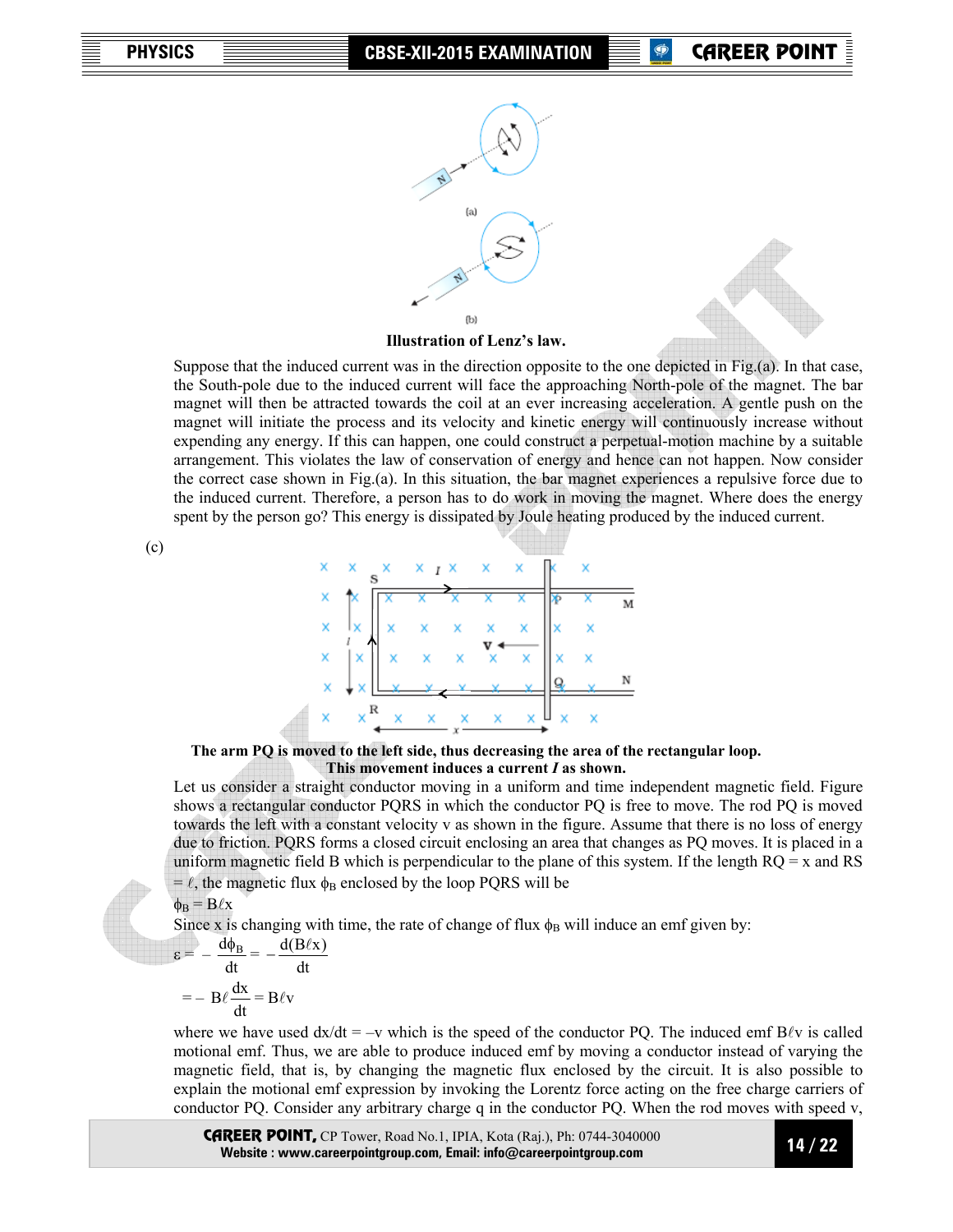(a)

**P** CAREER POIN

the charge will also be moving with speed v in the magnetic field B. The Lorentz force on this charge is qvB in magnitude, and its direction is towards Q. All charges experience the same force, in magnitude

and direction, irrespective of their position in the rod PQ. The work done in moving the charge from P to Q is,  $W = qvB\ell$  Since emf is the work done per unit charge, W ε = q  $=$  B $\ell v$  This equation gives emf induced across the rod PQ The total force on the charge at P is given by  $\vec{F} = q (\vec{E} + \vec{v} \times \vec{B})$ **OR**  ε **An ac source connected to an inductor.** 

$$
Fig. (a)
$$

 Figure (a)shows an ac source connected to an inductor. Usually, inductors have appreciable resistance in their windings, but we shall assume that this inductor has negligible resistance. Thus, the circuit is a purely inductive ac circuit. Let the voltage across the source be  $v = v_m \sin \omega t$ . Using the Kirchhoff's loop rule, Σε (t) = 0, and since there is no resistor in the circuit,

$$
v - L\frac{di}{dt} = 0 \qquad \dots (i)
$$

 where the second term is the self-induced Faraday emf in the inductor; and L is the self-inductance of the inductor. The negative sign follows from Lenz's law.

From equation (i) we have

$$
\frac{di}{dt} = \frac{v}{L} = \frac{v_m}{L} \sin \omega t \dots (ii)
$$

Equation (ii) implies that the equation for  $i(t)$ , the current as a function of time, must be such that its slope di/dt is a sinusoidally varying quantity, with the same phase as the source voltage and an amplitude given by vm/L. To obtain the current, we integrate di/dt with respect to time:

$$
\int \frac{di}{dt} dt = \frac{v_m}{L} \int \sin(\omega t) dt
$$
  
and get  

$$
i = -\frac{v_m}{\omega L} \cos(\omega t) + constant
$$

 The integration constant has the dimension of current and is time independent. Since the source has an emf which oscillates symmetrically about zero, the current it sustains also oscillates symmetrically about zero, so that no constant or time-independent component of the current exists. Therefore, the integration constant is zero.

Using

$$
-\cos(\omega t) = \sin\left(\omega t - \frac{\pi}{2}\right), \text{ we have}
$$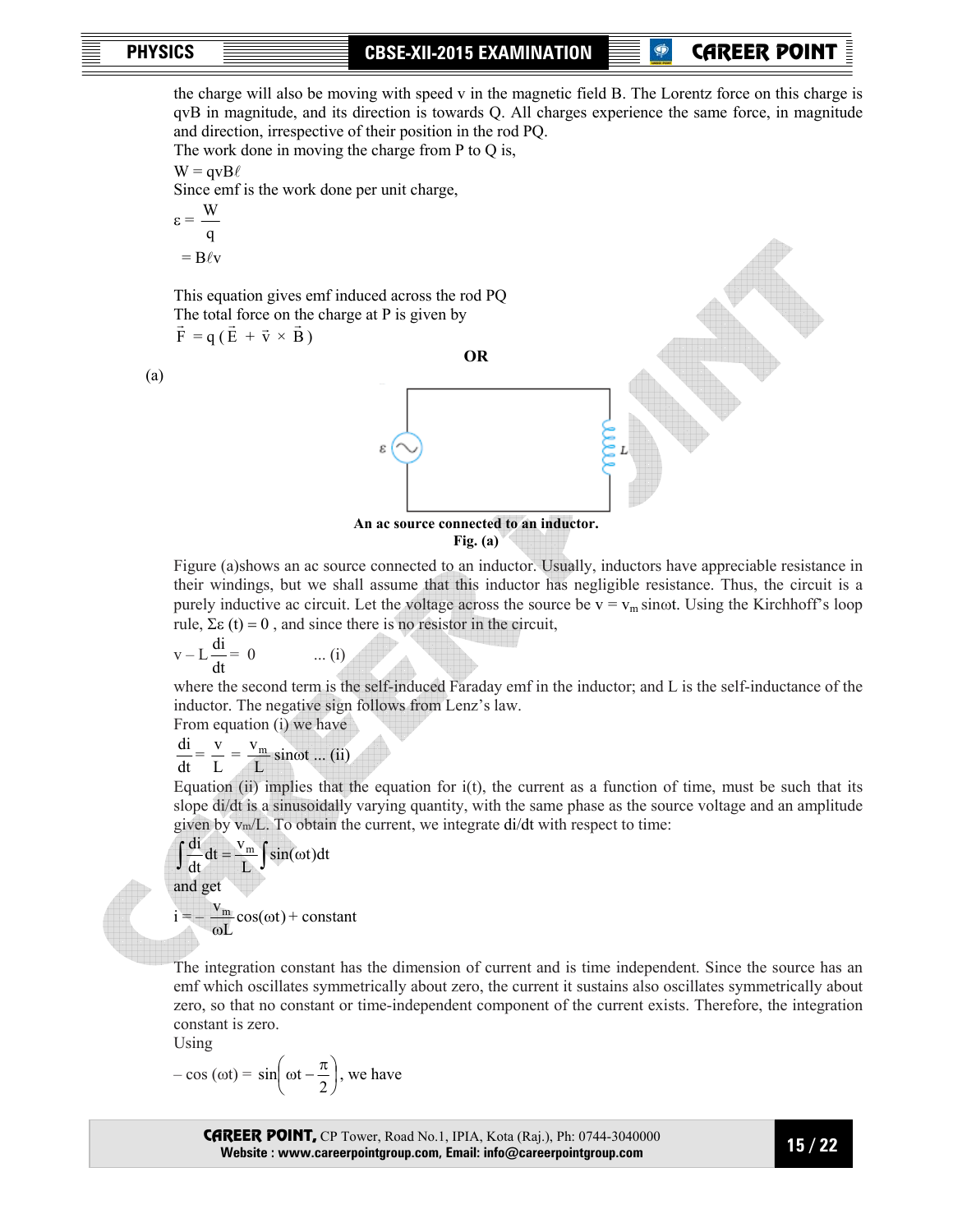$$
i = i_m \sin\left(\omega t - \frac{\pi}{2}\right)
$$

where  $i_m = \frac{v_m}{\omega L}$  $v_{m}$ ω is the amplitude of the current. The quantity ωL is analogous to the resistance and is

called inductive reactance, denoted by XL :

$$
X_L\!=\omega L
$$

The amplitude of the current is, then

$$
i_m = \frac{v_m}{x_L}
$$

The dimension of inductive reactance is the same as that of resistance and its SI unit is ohm  $(\Omega)$ . The inductive reactance limits the current in a purely inductive circuit in the same way as the resistance limits the current in a purely resistive circuit. The inductive reactance is directly proportional to the inductance and to the frequency of the current.

**P** CAREER POIN



## **Fig. (b) A Phasor diagram for the circuit in Fig.(a) Fig. (c) Graph of** *v* **and** *i* **versus** ω**t.**

(b) We have seen that a voltage  $v = v_m$  sinot applied to a series RLC circuit drives a current in the circuit given by  $i = i_m \sin(\omega t + \phi)$  where

$$
i_m = \frac{v_m}{z}
$$
 and  $\phi = \tan^{-1} \left( \frac{X_C - X_L}{R} \right)$ 

Therefore, the instantaneous power p supplied by the source is

$$
p = vi = (v_m \sin \omega t) \times [i_m \sin(\omega t + \phi)]
$$
  
=  $\frac{v_m i_m}{2} [\cos \phi - \cos(2\omega t + \phi)]$ 

 The average power over a cycle is given by the average of the two terms in R.H.S. of above equation. It is only the second term which is time-dependent. Its average is zero (the positive half of the cosine cancels the negative half). Therefore,

$$
P = \frac{v_{m}i_{m}}{2}\cos\phi = \frac{v_{m}}{\sqrt{2}}\frac{i_{m}}{\sqrt{2}}\cos\phi
$$

 $=$  V I cos  $\phi$ 

This can also be written as

 $P = I^2 Z \cos \phi$ 

 So, the average power dissipated depends not only on the voltage and current but also on the cosine of the phase angle φ between them. The quantity cosφ is called the power factor.

- **25.** (a) State Gauss's law in electrostatics. Show, with the help of a suitable example along with the figure, that the outward flux due to a point charge 'q'. in vacuum within a closed surface, is independent of its size or shape and is given by  $q/\varepsilon_0$ 
	- (b) Two parallel uniformly charged infinite plane sheets, '1' and '2', have charge densities  $+\sigma$  and  $-2\sigma$ respectively. Give the magnitude and direction of the net electric field at a point.
	- (i) in between the two sheets and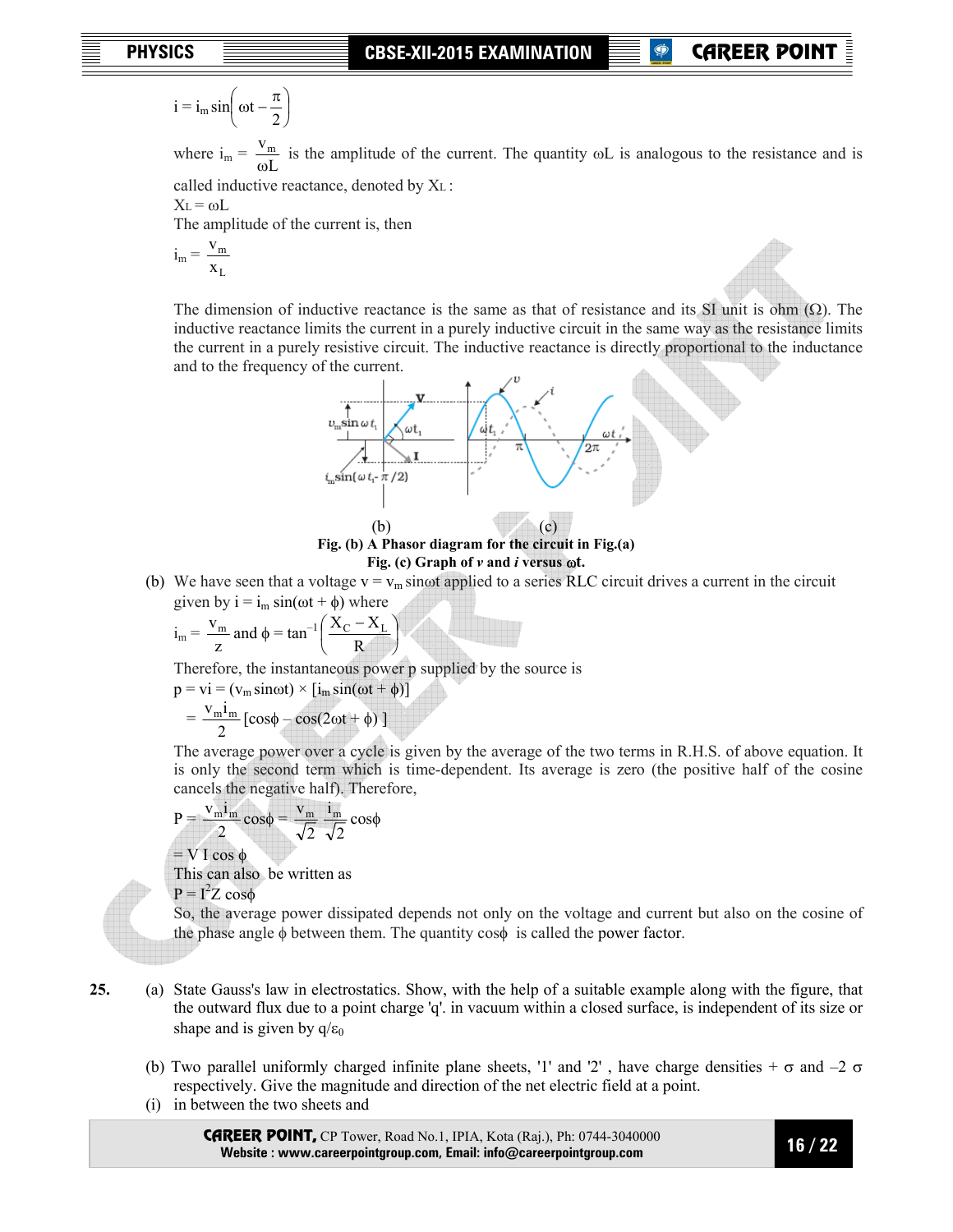(ii) outside near the sheet '1'. **5** 

**OR**  (a) Define electrostatic potential at a point. Write its S.I. unit. Three point charges  $q_1$ ,  $q_2$  and  $q_3$  are kept respectively at points A, B and C as shown in the figure,



- (b) Depict the equipotential surface due to (i) an electric dipole, (ii) two identical positive charges separated by a distance.
- **Sol.** (a) Statement : The electric flux linked with a closed surface is equal to  $\varepsilon_0$  $\frac{1}{1}$  times the net charge enclosed by

a closed surface. Mathematical expression :

$$
\phi_{\rm E} = \oint \vec{\rm E}.\mathrm{d}\vec{\rm s} = \frac{1}{\varepsilon_0}(\mathbf{q}_{\rm net})
$$

Consider two spherical surface of radius r and 2r respectively and a charge 1 is enclosed in it.

 According to gauss theorem the total electric flux linked with a closed surface depends on the charge enclosed in it so

For fig (a)

(b)





Let  $\hat{r}$  be the unit vector directed from left to right

Let P and Q are two points in the inner and outer region of two plates respectively charge densities on plates are  $+ \sigma$  and  $-2 \sigma$ 

CAREER POINT, CP Tower, Road No.1, IPIA, Kota (Raj.), Ph: 0744-3040000 **Website : www.careerpointgroup.com, Email: info@careerpointgroup.com** 

 **17 / 22**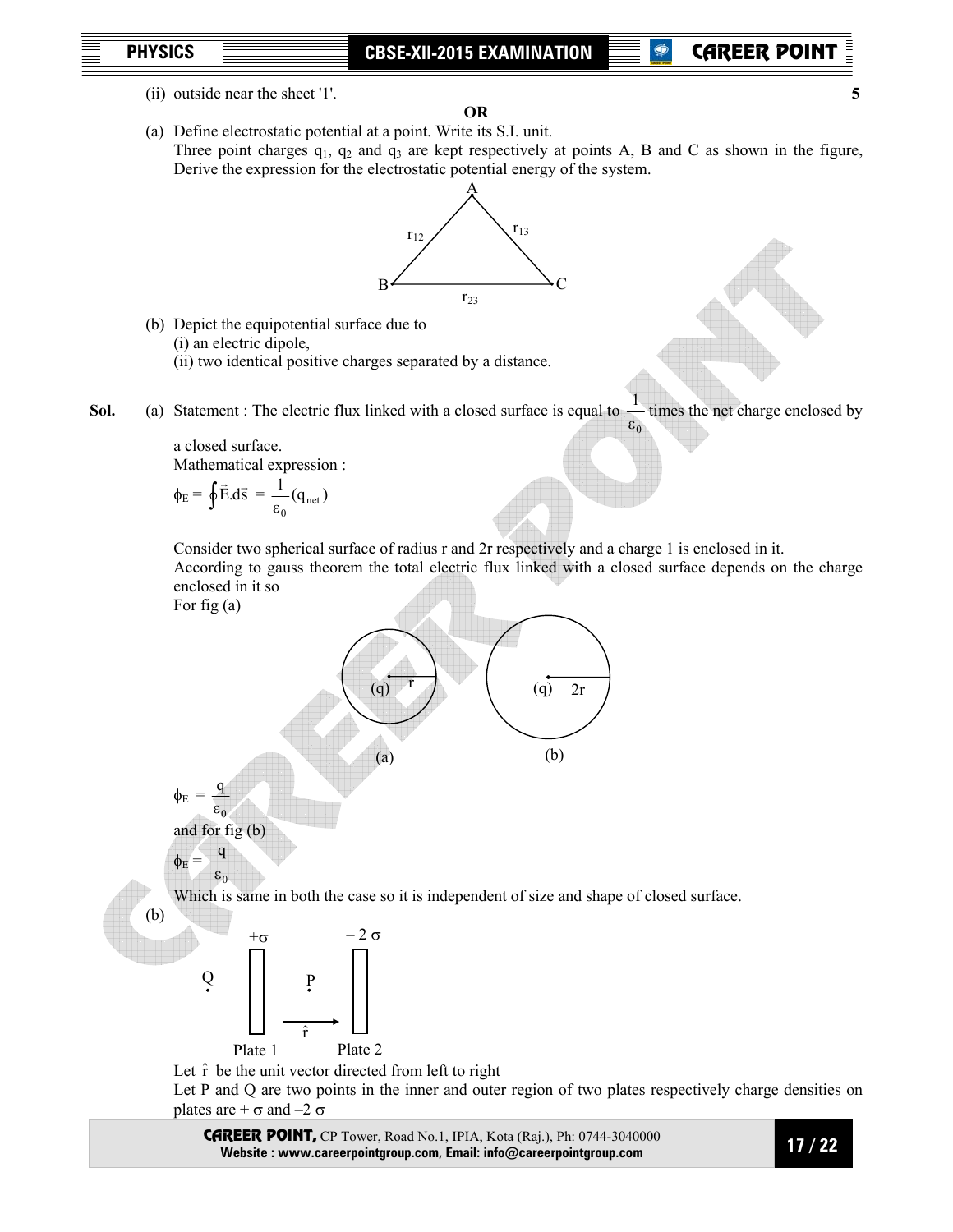(i) Electric field at point P in the inner region of the plates

$$
\vec{E}_1 = \frac{\sigma}{2\epsilon_0} \hat{r}
$$
 and  $\vec{E}_2 = \frac{2\sigma}{2\epsilon_0} \hat{r}$ 

 ∴ Net electric field in the inner region of the plates (i.e., at P) is  $\vec{E} = \vec{E}_1 \vec{E}_2$ 

$$
\vec{E} = \left(\frac{\sigma}{2\epsilon_0} + \frac{\sigma}{\epsilon_0}\right) \hat{r}
$$

$$
\vec{E} = \frac{3\sigma}{2\epsilon_0} \hat{r}
$$

(ii) Electric field at point Q in the outer region of plate 1

$$
\vec{E}_1 = \frac{\sigma}{2\epsilon_0} (-\hat{r})
$$
 and  $\vec{E}_2 = \frac{2\sigma}{2\epsilon_0} \hat{r}$ 

∴ Net electric field in the outer region of plate 1 (i.e. at Q ) is

$$
\vec{E} = \vec{E}_1 + \vec{E}_2 = \left(\frac{\sigma}{\epsilon_0} - \frac{\sigma}{2\epsilon_0}\right)\hat{r}
$$

$$
\vec{E} = \frac{\sigma}{2\epsilon_0}\hat{r}
$$

**OR** 

(a) The electrostatic potential (V ) at any point in a region with electrostatic field is the work done in bringing a unit positive charge (without acceleration) from infinity to that point. Its S.I. unit is Volt. The potential energy of a system of three charges  $q_1$ ,  $q_2$  and  $q_3$  located at  $\vec{r}_1$ ,  $\vec{r}_2$ ,  $\vec{r}_3$ , respectively. To

bring  $q_1$  first from infinity to  $\vec{r}_1$ , no work is required. Next we bring  $q_2$  from infinity to  $\vec{r}_2$ . As before, work done in this step is

$$
q_2 V_1(\vec{r}_2) = \frac{1}{4\pi\epsilon_0} \frac{q_1 q_2}{r_{12}} \qquad \qquad \dots (1)
$$

The charges  $q_1$  and  $q_2$  produce a potential, which at any point P is given by

$$
V_{1,2} = \frac{1}{4\pi\epsilon_0} \left( \frac{q_1}{r_{1P}} + \frac{q_2}{r_{2P}} \right) \qquad \dots (2)
$$

Work done next in bringing  $q_3$  from infinity to the point  $\vec{r}_3$  is  $q_3$  times V<sub>1, 2</sub> at

$$
q_3V_{1,2}(\vec{r}_3) = \frac{1}{4\pi\epsilon_0} \left( \frac{q_1q_2}{r_{12}} + \frac{q_2q_3}{r_{23}} \right) \dots (3)
$$

The total work done in assembling the charges at the given locations is obtained by adding the work done in different steps [Eq. (1) and Eq. (3)] and gets stored in the form of potential energy.

$$
U = \frac{1}{4\pi\epsilon_0} \left( \frac{q_1 q_2}{r_{12}} + \frac{q_1 q_3}{r_{13}} + \frac{q_2 q_3}{r_{23}} \right)
$$

(b) Equipotential surfaces for (a) a dipole and (b) two identical positive charges are shown in Figure.



**Some equipotential surfaces for (a) a dipole, (b) two identical positive charges.**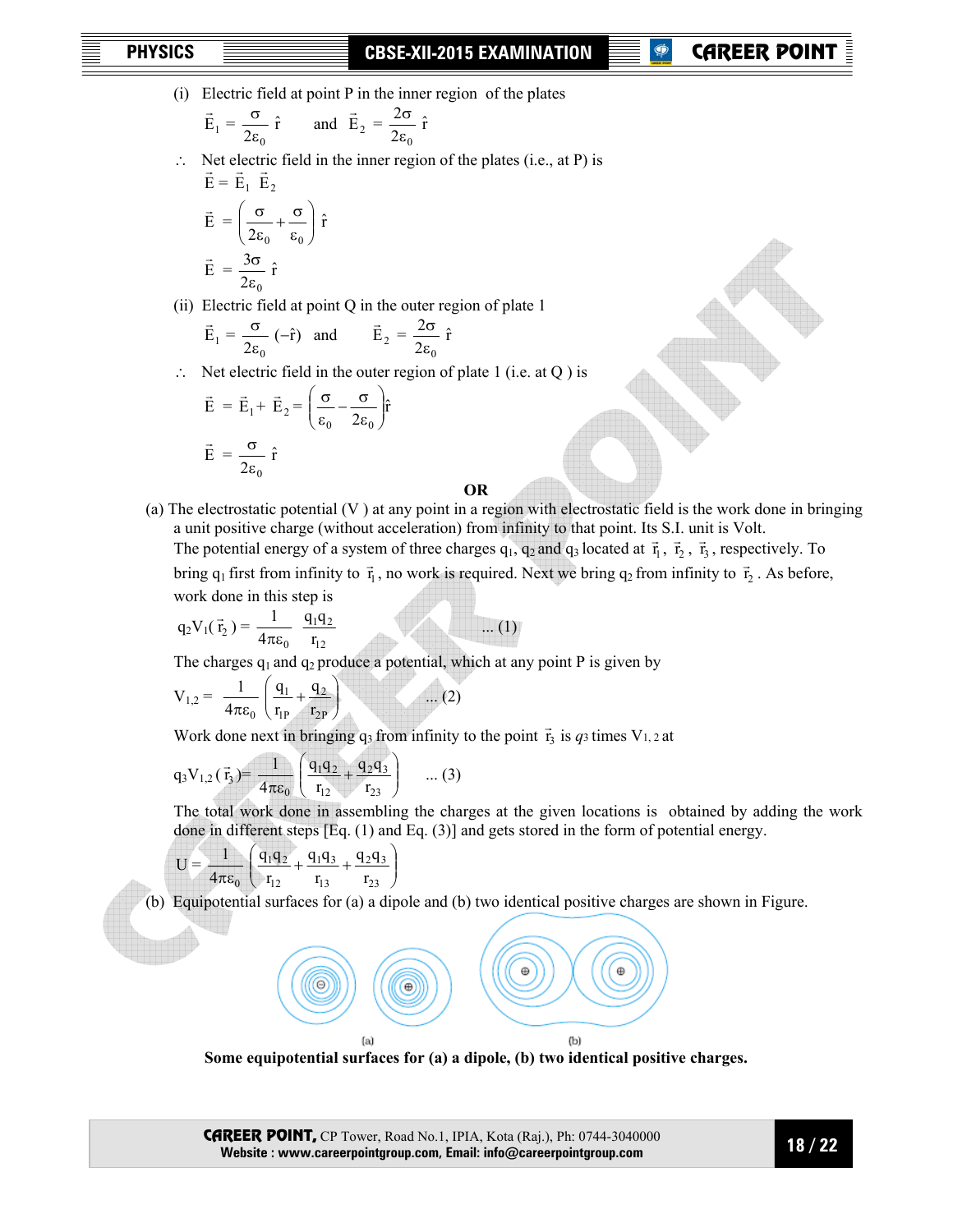**PHYSICS CBSE-XII-2015 EXAMINATION** 

**P** CAREER POINT

- **26.** (a) A point-object is placed on the principal axis of convex spherical surface of radius of curvature R, which separates the two media of refractive indices  $n_1$  and  $n_2$  ( $n_2 > n_1$ ). Draw the ray diagram and deduce the relation between the distance of the object (u), distance of the image (v) and the radius of curvature (R for refraction to take place at the convex spherical surface from rarer to denser medium.
	- (b) Use the above relation to obtain the condition on the position of the object and the radius of curvature in terms of  $n_1$  and  $n_2$  when the real image is formed **5**

**OR** 

- (a) Draw a labelled ray diagram showing the formation of image by a compound microscope in normal adjustment. Derive the expression for its magnifying power.
- (b) How does the resolving power of a microscope change when (i) the diameter of the objective lens is decreased. (ii) the wavelength of the incident light is increased ? Justify your answer in each case.

**Sol.** (a)



**Refraction at a spherical surface separating two media.** 

 Figure shows the geometry of formation of image I of an object O on the principal axis of a spherical surface with centre of curvature C, and radius of curvature R. The rays are incident from a medium of refractive index  $n_1$ , to another of refractive index  $n_2$ . As before, we take the aperture (or the lateral size) of the surface to be small compared to other distances involved, so that small angle approximation can be made. In particular, NM will be taken to be nearly equal to the length of the perpendicular from the point N on the principal axis.

We have, for small angles,

tan  $∠NOM =$ OM MN tan ∠NCM = MC MN  $tan \angle NIM =$ MI MN Now, for ΔNOC, i is the exterior angle. Therefore, i = ∠NOM + ∠NCM  $i =$ OM  $\frac{MN}{MN} + \frac{MN}{MN}$  ... (1) MC Similarly, r = ∠NCM – ∠NIM i.e.,  $r =$  $\frac{\text{MN}}{\text{MC}} - \frac{\text{MN}}{\text{MI}}$  $\frac{MN}{MI}$  ... (2) Now, by Snell's law  $n_1$  sin i =  $n_2$  sin r or for small angles  $n_1$ i =  $n_2$ r Substituting i and r from Eqs. $(1)$  and  $(2)$ , we get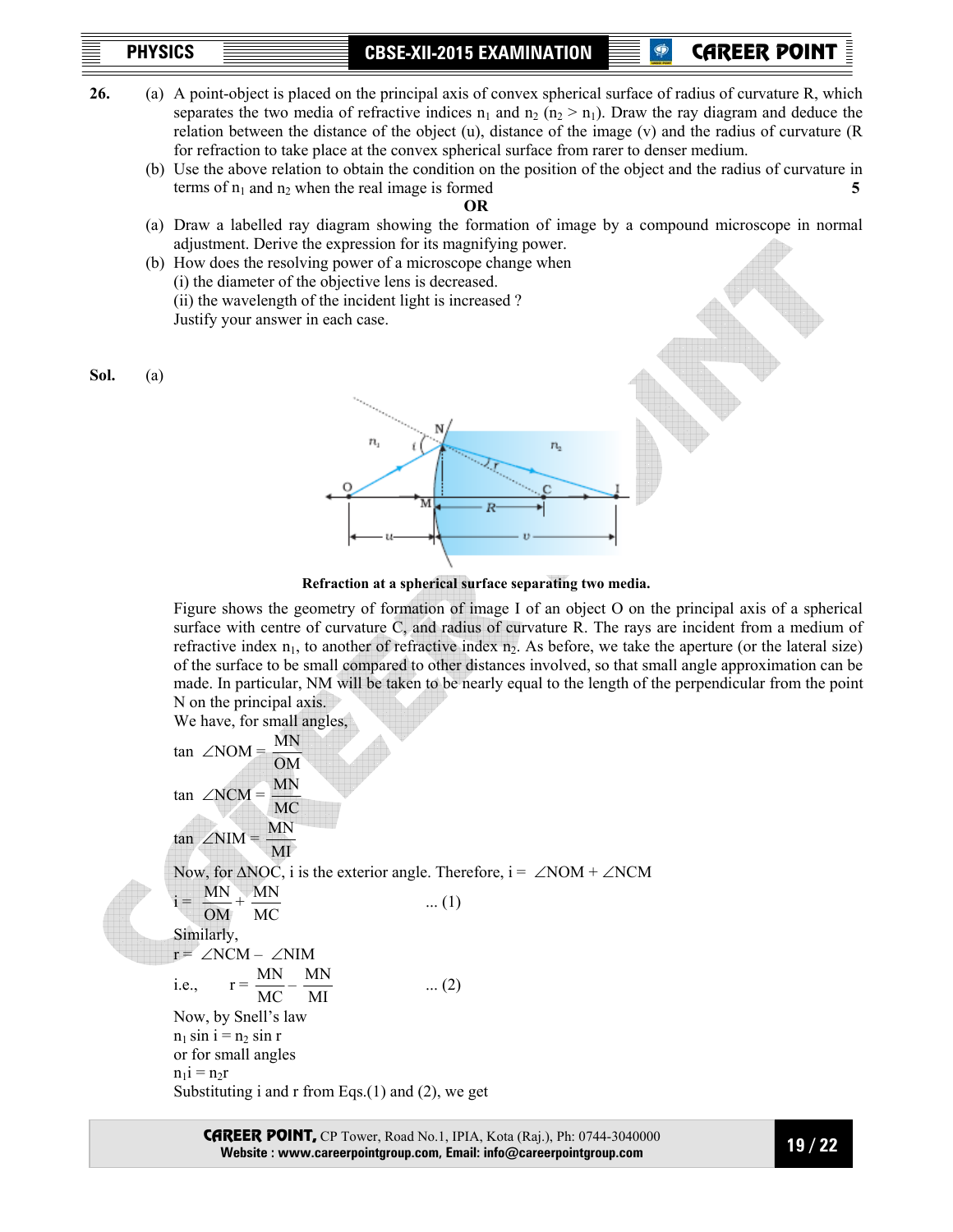MI n OM  $\frac{n_1}{n_2} + \frac{n_2}{n_2} =$ MC  $\frac{n_2 - n_1}{n_1 - n_2}$  ... (3) Here, OM, MI and MC represent magnitudes of distances. Applying the Cartesian sign convention,  $OM = -u$ ,  $MI = +v$ ,  $MC = +R$  Substituting these in Eq.(3), we get u n v  $\frac{n_2}{n_1} - \frac{n_1}{n_2} =$ R  $\frac{n_2 - n_1}{n_1}$  ... (4)

 Equation (4) gives us a relation between object and image distance in terms of refractive index of the medium and the radius of curvature of the curved spherical surface. It holds for any curved spherical surface.



**(b) Refraction at the first spherical surface and (c) Refraction at the second spherical surface.** 

 Figure (a) shows the geometry of image formation by a double convex lens. The image formation can be seen in terms of two steps: (i) The first refracting surface forms the image  $I_1$  of the object O [Fig.(b)]. The image I<sub>1</sub> acts as a virtual object for the second surface that forms the image at I [Fig.(c)]. Applying

Equation u n v  $\frac{n_2}{n_1} - \frac{n_1}{n_2} =$ R  $\frac{n_2 - n_1}{n_2}$  to the first interface ABC, we get 1  $2 - n_1$ 1  $1 + \frac{\text{II}}{\text{2}}$ BC  $n<sub>2</sub> - n$ BI n OB  $\frac{n_1}{n_1} + \frac{n_2}{n_2} = \frac{n_2 - n_1}{n_1}$  ... (1)

A similar procedure applied to the second interface ADC gives,

$$
-\frac{n_2}{DI_1} + \frac{n_1}{DI} = \frac{n_2 - n_1}{DC_2}
$$
 ... (2)

For a thin lens,  $BI_1 = DI_1$ . Adding Eqs.(1) and (2), we get

$$
\frac{n_1}{OB} + \frac{n_1}{DI} = (n_2 - n_1) \left( \frac{1}{BC_1} + \frac{1}{DC_2} \right) ... (3)
$$

Suppose the object is at infinity, i.e., OB  $\rightarrow \infty$  and DI = f, Eq.(3) gives

CAREER POINT, CP Tower, Road No.1, IPIA, Kota (Raj.), Ph: 0744-3040000 **Website : www.careerpointgroup.com, Email: info@careerpointgroup.com** 

 **20 / 22**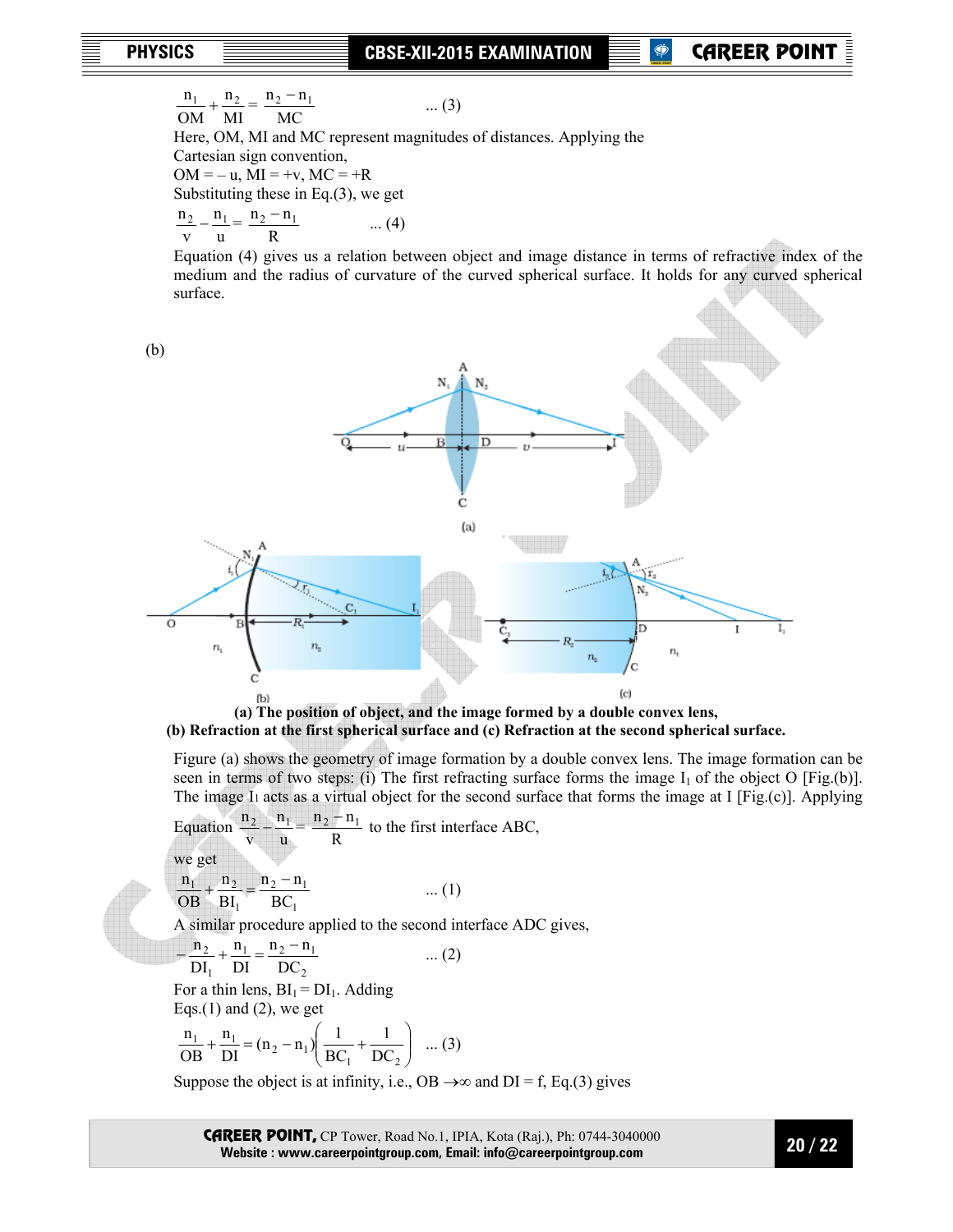## **P** CAREER POIN

$$
\frac{n_1}{f} = (n_2 - n_1) \left( \frac{1}{BC_1} + \frac{1}{DC_2} \right) \qquad \qquad \dots (4)
$$

The point where image of an object placed at infinity is formed is called the focus F, of the lens and the distance f gives its focal length. By the sign convention,

 $BC_1 = + R_1$ ,

 $DC_2 = -R_2$ So Eq.(4) can be written as

$$
\frac{1}{f} = (n_{21} - 1) \left( \frac{1}{R_1} - \frac{1}{R_2} \right) \qquad \dots (5) \qquad \left( \because n_{21} = \frac{n_2}{n_1} \right)
$$

 Equation (5) is known as the lens maker's formula. It is useful to design lenses of desired focal length using surfaces of suitable radii of curvature. Note that the formula is true for a concave lens also. In that case  $R_1$  is negative,  $R_2$  is positive and therefore, f is negative.

From Eqs. (3) and (4), we get

$$
\frac{n_1}{OB} + \frac{n_1}{DI} = \frac{n_1}{f}
$$
 ... (6)

Again, in the thin lens approximation, B and D are both close to the optical centre of the lens. Applying the sign convention,

 $BO = -u$ ,  $DI = +v$ , we get

$$
\frac{1}{v} - \frac{1}{u} = \frac{1}{f} \qquad \qquad \dots (7)
$$

Equation (7) is the familiar thin lens formula.



## **Ray diagram for the formation of image by a compound microscope.**

A simple microscope has a limited maximum magnification  $(\leq 9)$  for realistic focal lengths. For much larger magnifications, one uses two lenses, one compounding the effect of the other. This is known as a compound microscope. A schematic diagram of a compound microscope is shown in Fig.. The lens nearest the object, called the objective, forms a real, inverted, magnified image of the object. This serves as the object for the second lens, the eyepiece, which functions essentially like a simple microscope or magnifier, produces the final image, which is enlarged and virtual. The first inverted image is thus near (at or within) the focal plane of the eyepiece, at a distance appropriate for final image formation at infinity, or a little closer for image formation at the near point. Clearly, the final image is inverted with respect to the original object. We now obtain the magnification due to a compound microscope. The ray diagram of Figure shows that the (linear) magnification due to the objective, namely h'/h, equals

$$
m_0 = \frac{h'}{h} = \frac{L}{f_0}
$$

where we have used the result

CAREER POINT, CP Tower, Road No.1, IPIA, Kota (Raj.), Ph: 0744-3040000 **Website : www.careerpointgroup.com, Email: info@careerpointgroup.com** 

(a)